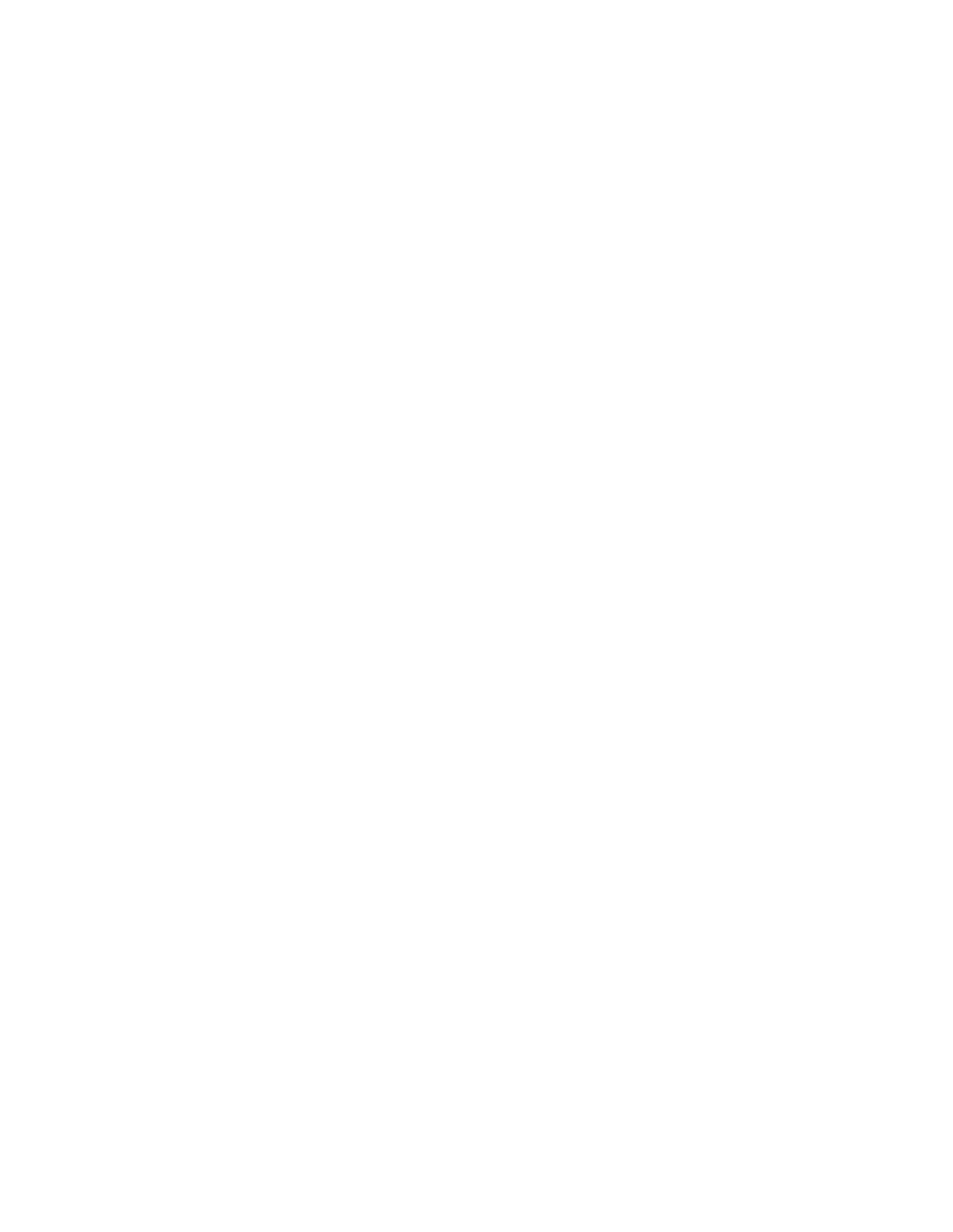# **Letter from the Editor:**

Dear PATH Members:

Welcome to the final edition of *Tech Notes*.

On November 2, 2000 a letter was sent to each one of you telling of Electrotek's decision to change the structure of the PATH User Group for the next year. The decision was based upon providing you, as PATH members, services tailored more specifically to your individual needs. This new service will provide you the ability to select those items that are appropria te for you.

The options that will be provided for the coming year are the following:

- SuperHarm<sup>®</sup> harmonics analysis software
- SuperHarm<sup>®</sup> annual maintenance contract that will offer upgrades and bug fixes
- Consulting support that can be purchased for a user-determined number of hours
- Web-based Technical Resource Area that would include access to such features as the PATH Forum
- EMTP Workbook
- HarmFlo+ Workbook
- EMTP Lab Book
- Filter Design Spreadsheet
- TOP2000 This, of course, has been available to you free-of-charge and will continue to be so.

If you have questions concerning this new format, please call Dave Mueller +1 865-470-9222 x132 or Tom Grebe at x133. You may also email inquiries to Dave at davem@electrotek.com or Tom at tgrebe@electrotek.com.

We of Electrotek Concepts have appreciated your participation in PATH and hope to serve you in the future with a new PATH User Group that is better serves your needs.

Sincerely,

Farea Bour

Karen Brown Technical Coordinator Editor, PATH Users Group / PQView User Group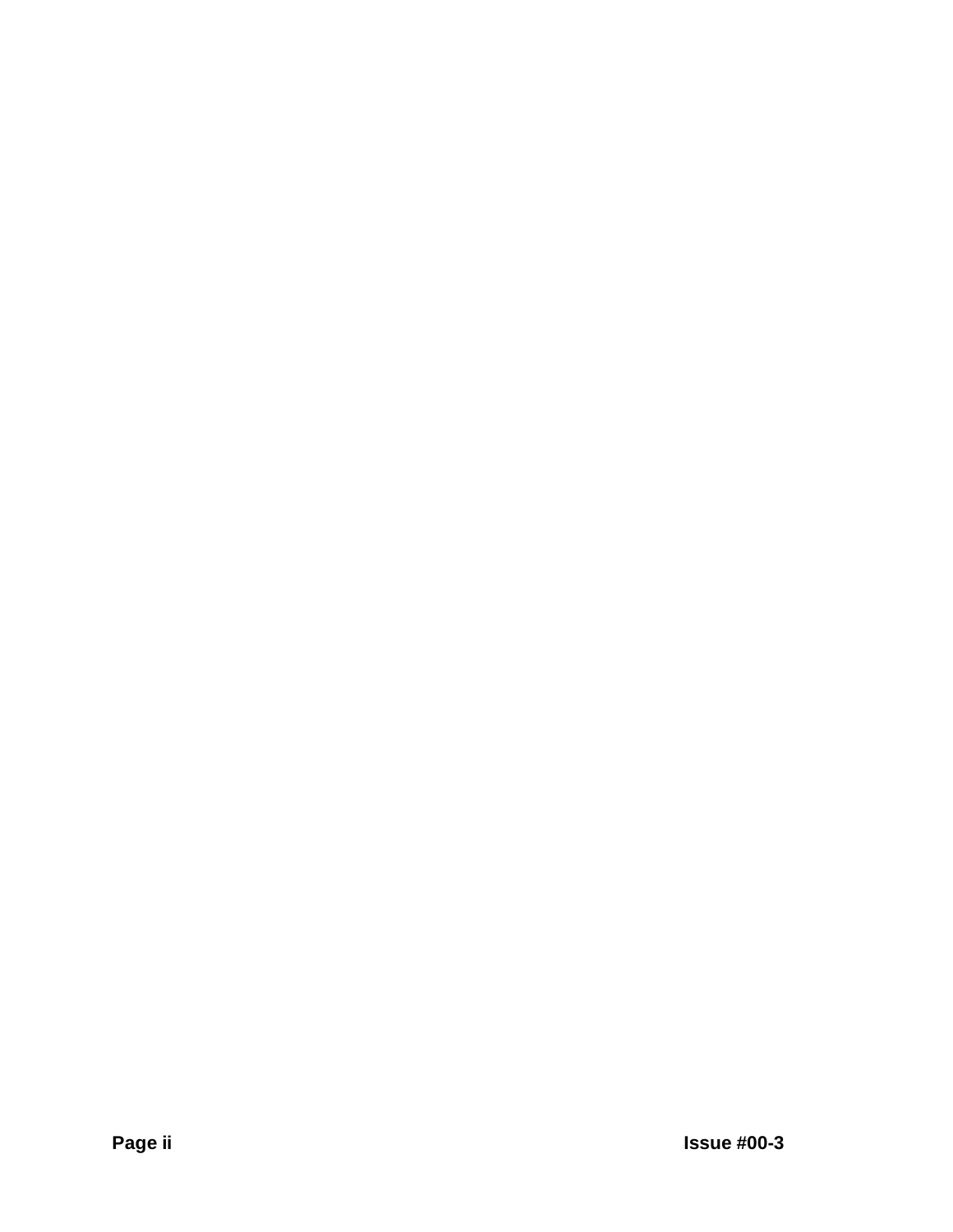# **THE ATP PACKAGE: NEW CAPABILITIES AND APPLICATIONS**

Juan A. Martinez Departament d'Enginyeria Elèctrica Universitat Politècnica de Catalunya Barcelona, Spain

**Abstract**: The ATP is a powerful and flexible tool widely used in many types of applications. Users can take advantage of capabilities from several programs to design a custom-made package. This paper presents a summary of the main solution methods and capabilities of this package, with emphasis on the new options and applications.

**Keywords:** Digital Simulation, Modeling, Transient Analysis, Harmonic Analysis, Sensitivity Analysis, Statistical Analysis, ATP, ATPDRAW, TOP.

#### **Introduction**

ATP is an acronym that stands for Alternative Transients Program [1]. This tool was originally developed for simulation of transients in power systems. During the last years several tools has been designed to help ATP users. These programs can be integrated in a single package that can be customized for a specific application.

An ATP simulation consists of several steps. One or several programs can be currently used in each step.

- ATPDraw [2] for creating/editing input files
- TPBIG for transients and harmonics simulations
- PCPLOT, TPPLOT, GTPPLOT, or PLOTXY for plotting.

ATPDraw is an interactive Windows-based preprocessor that can act as a shell for the whole package. Users can control the execution of all programs integrated in the package from ATPDraw. This tool supports ATP standard components. In addition, users can also create custom-made objects based on ATP capabilities such as Data Base Module and MODELS language [1], [2]. By creating new objects and adding programs that can be controlled from ATPDraw, users can design a package to support specific studies.

ATP capabilities are regularly updated and expanded. Several of the capabilities recently implemented are especially adequate for studies not covered up to now, i.e. harmonics propagation, sensitivity studies, or statistical (Monte Carlo) simulations. The ATP package is made of three tools: ATPDraw, TPBIG, and TOP (The Output Processor) [3]. This paper presents a summary of ATP capabilities and solution methods, an introduction to the type of studies that can be performed with this package, and an overview of its applications.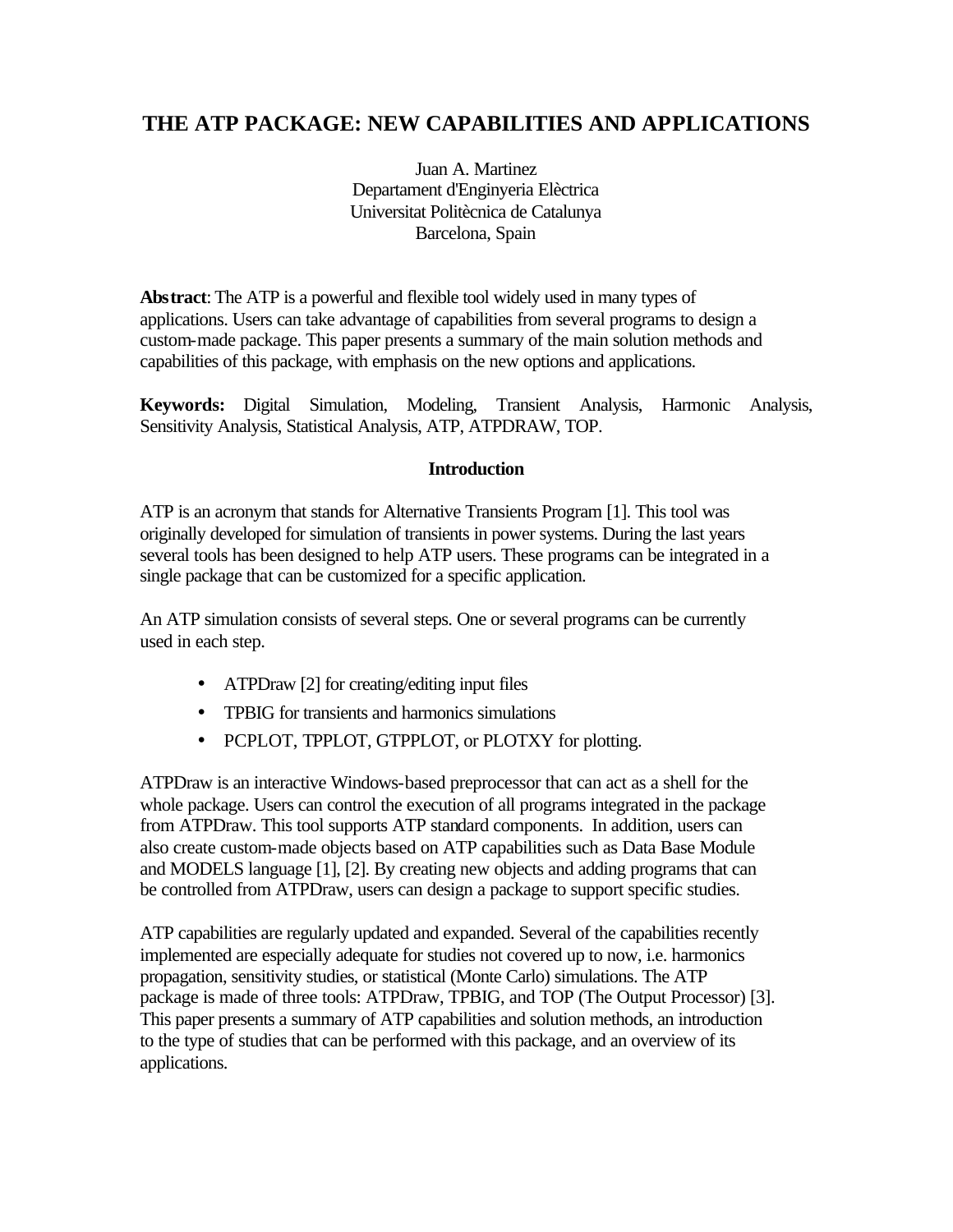### **The ATP Package**

Figure 1 shows the sequence of main tasks performed in a normal study by the programs integrated in the ATP package. In fact, the programs manipulate many other files, and many more interactions between programs and files are usually activated. The subsequent sections provide a short description of each tool.



**Figure 1: Main Tasks of the ATP Package**

# *ATPDRAW*

ATPDraw [2] is an interactive graphical preprocessor developed to create and edit the data file of the system to be simulated. The user can build an electric circuit by selecting predefined components from the available menu. The program creates the corresponding data file in ATP code. The program automatically administrates node naming. However, the user may assign names to selected nodes. All tools of the package can be run from the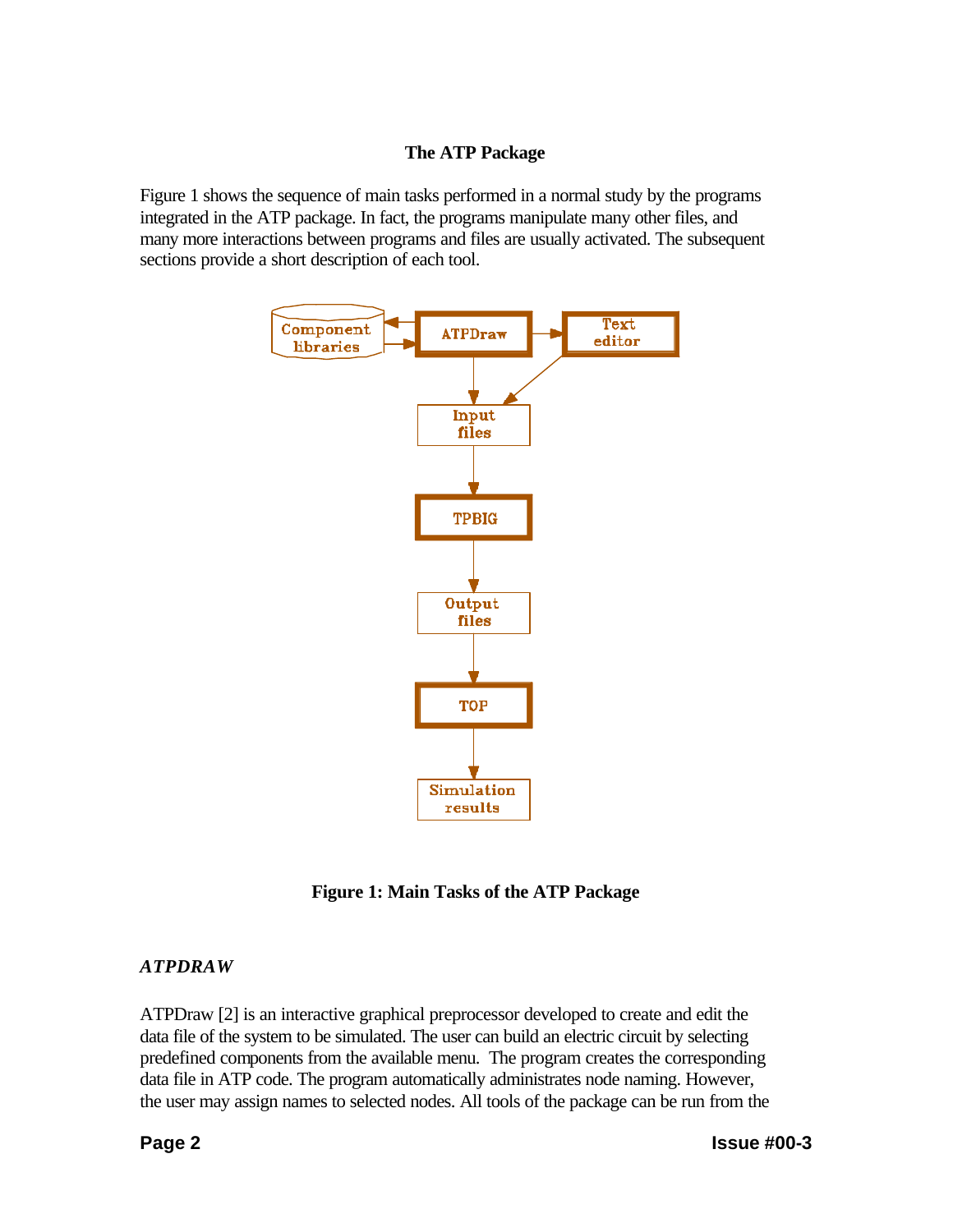ATPDraw menu. Users are also allowed to edit and add other batch jobs that can expand the capabilities of the package.

Main ATPDraw options are summarized below

- Built-in editor for creating and correcting data files
- Support of Windows clipboard for metafile/bitmap
- Output of Windows metafile/bitmap file format or PostScript files
- Copy/paste, rotate, import/export, group/ungroup, undo, print facilities
- Help on line
- Icon editor for user specified objects
- Multiple windows.

The types of files that can be manipulated by this tool are many

- Circuit files in binary code, where the program stores the information about the equivalent graphical picture of circuits
- Input files in ACSCII code, created as input for ATP simulations
- Support files for ATPDraw objects in binary code; they specify the data and nodes for an object with the icon and help information included
- Files created by DATA BASE MODULE and called by user specified objects
- MODELS files in ASCII code, where the description of a model is contained.

# *TPBIG*

TPBIG [1] is a tool for digital simulation of electromagnetic transients in power systems. In addition to the modeling capabilities, several non-simulation supporting routines are available to create model data files. These supporting routines can be used for computation of line parameters or derivation of coupled RL matrix aimed at representing multi-phase, multi-winding transformers.

A TPBIG simulation is carried out with a fixed time step selected by the user, using the trapezoidal rule of integration. Although this program is mainly intended for transient simulation, it can also be used to perform AC steady state calculations, to obtain a system impedance as a function of the frequency (FREQUENCY SCAN) and to calculate harmonic power flows.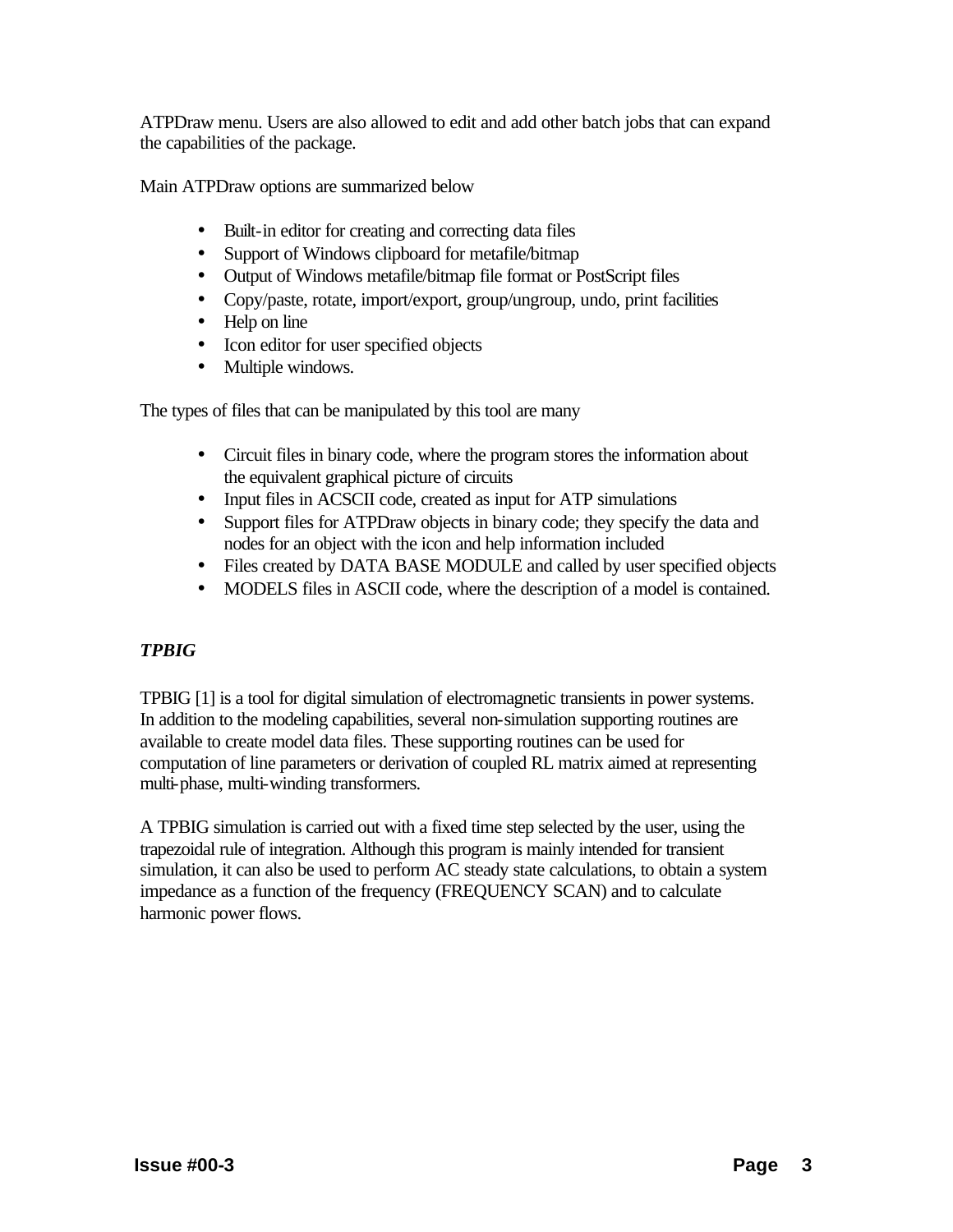## *TOP*

TOP [3], The Output Processor® is a Windows-based tool that reads data from a variety of sources and transforms it into a high quality graphics for inclusion in reports and documents. The capabilities of this program allow a user to

- Handle data from various sources
- Visualize the data of interest in the form of tables and graphs
- View several plots in multiple windows simultaneously; in addition, the user can move, size, and arrange the windows on the screen
- Display selected data using *windows* (one or more quantities plotted on the same axis) and *frames* (multiple sets of axes in one window)
- Perform mathematical operations on the various data objects supported by the program by means of a post-processing feature, "TOPCalc"
- Format the data display based on user preferences
- Export the data being visualized in a window to a variety of other formats.

This tool can be used not only for visualization but also for some post-processing tasks, for instance Fourier analysis or calculation of some power quality indices, i.e. THD.

### **Basic Solution Methods**

#### *Time-Domain Solution*

It is based on the Dommel's scheme that combines the trapezoidal rule and the Bergeron's method [4]. The trapezoidal rule is used to convert the differential equations of the network components into algebraic equations involving voltages, currents and past values. These algebraic equations are assembled using a nodal approach

$$
[\mathbf{G}][\mathbf{v}(t)] = [\mathbf{i}(t)] - [\mathbf{I}] \tag{1}
$$

where  $[G]$  is the nodal conductance matrix,  $[v(t)]$  is the vector of node voltages,  $[i(t)]$  is the vector of current sources, and [I] is the vector of "history" terms. The conductance matrix is symmetrical and remains unchanged as the integration is performed with a fixed time-step size. The solution of the transient process is then obtained using triangular factorization.

Two methods are generally used to solve nonlinear networks: pseudo-nonlinear representation of power components and compensation. Using the first approach, the conductance matrix is changed and re-triangularized whenever the solution moves from one straight-line segment to another. Using compensation, nonlinear elements are represented as current injections that are superimposed to the solution of the linear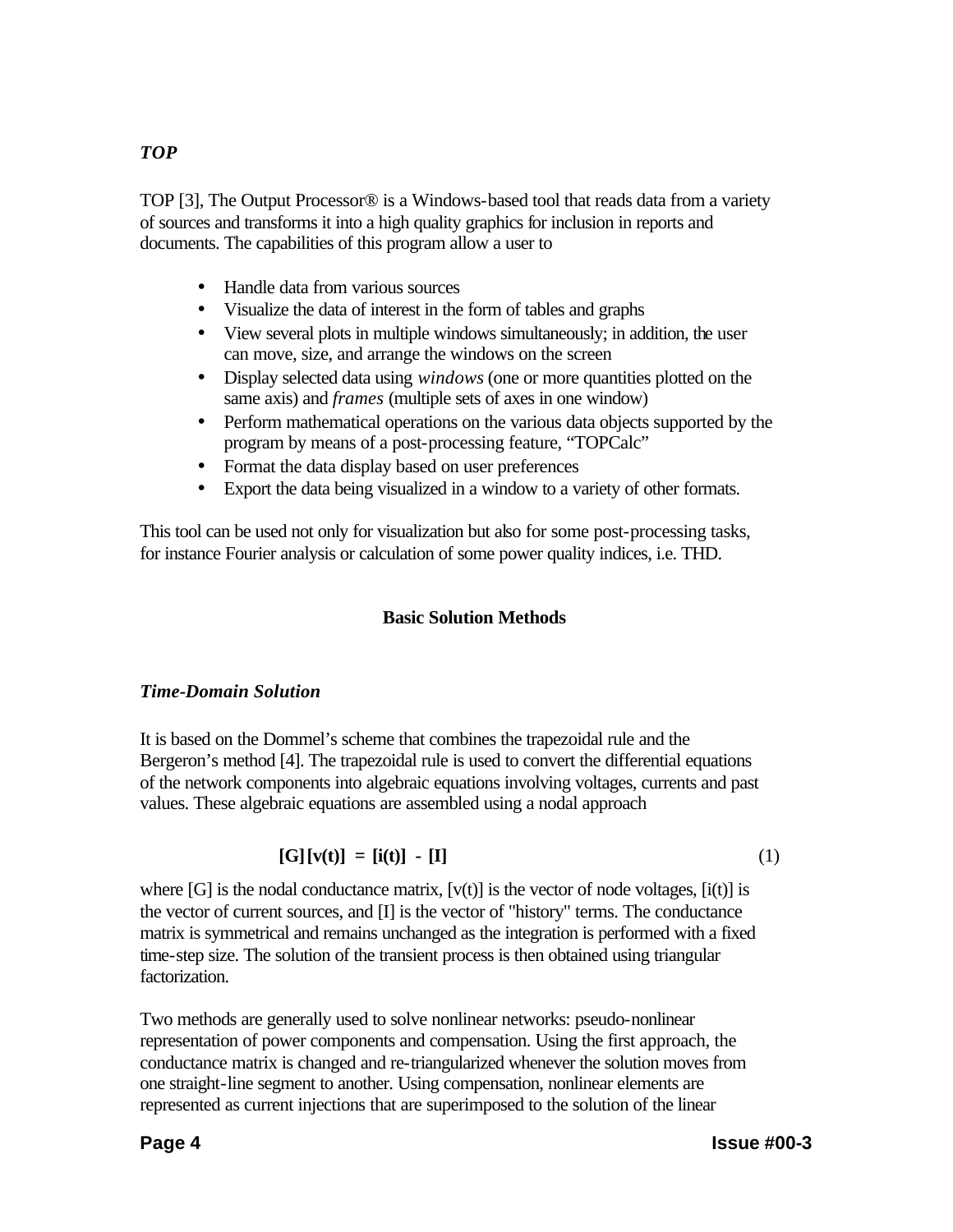network after this solution has been computed. This second approach is usually very efficient but it is limited to only one nonlinear component per isolated sub-network.

In switching operations or transitions between segments in piecewise-linear inductances, the trapezoidal rule acts as a differentiator, and introduces sustained numerical oscillations. These oscillations can be avoided by adding damping to force them to decay or placing snubber (RC) circuits in parallel with switches. The latter technique is very useful for simulating variable topology converters.

### *Frequency-Domain Solution*

It is based on the ac steady state solution of linear networks. For a single frequency this solution is obtained using nodal admittance equations [4]

$$
[\mathbf{Y}][\mathbf{V}] = [\mathbf{I}] \tag{2}
$$

which are elements of [Y], [V] and [I] complex phasor values.

Two ATP features, Frequency Scan (FS) and Harmonic Frequency Scan (HFS) are also based on this method. FS allows for a repetitive solution of the steady-state phasor solution as the frequency of the sinusoidal source is varied between given limits. HFS is a capability based on the same approach as many harmonic analysis programs and uses the same solution method that FS, it can be applied to harmonics propagation analysis in power networks by executing a string of phasor solutions determined by the list of userspecified ac sources [5].

This solution method cannot be applied in the presence of nonlinear components or variable topology circuits, which can produce steady- state harmonics. Some simple approaches can be then used. The simplest one is known as "brute force": the system is started from standstill and the simulation is carried out long enough to let the transients settle down to steady-state conditions. This approach can have a very slow convergence if the network has components with light damping. A more efficient method is to perform an approximate linear ac steady-state solution with nonlinear branches disconnected or represented by linearized models. Another alternative is based on the "start again" feature; using a "brute force" initialization, the solution is saved once the system reaches the steady-state, later runs can be started at this point.

### **ATP Applications**

Recent capabilities implemented in the ATP allow users to expand the applications of this tool. The type of applications which can be presently covered by the ATP package have been grouped into the following categories

- a) Time-domain simulations
- b) Frequency-domain simulations
- c) Sensitivity analysis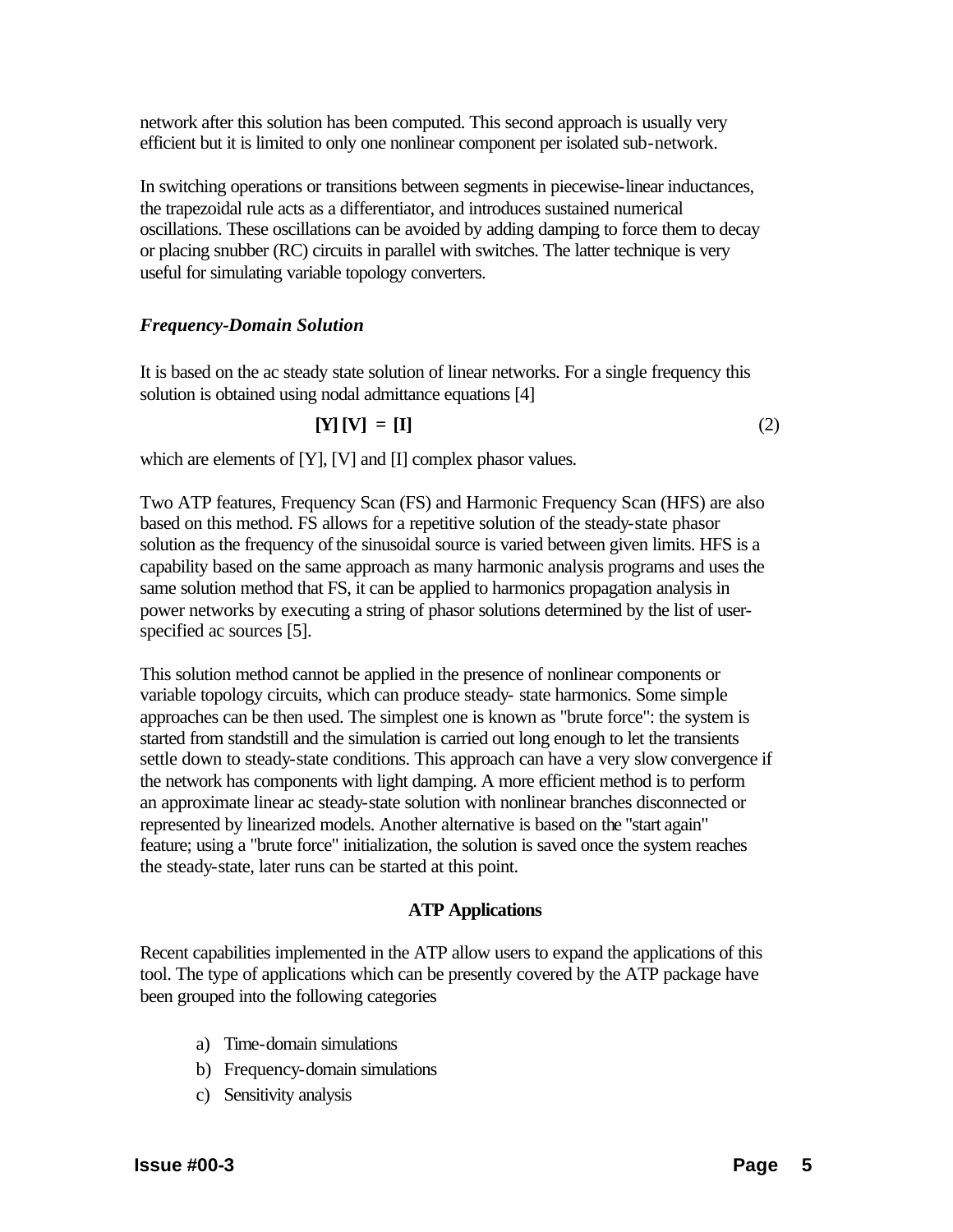- d) Statistical analysis
- e) Development of custom-made models.

### *Time-Domain Simulations*

A time-domain simulation is generally used for simulation of transients, such as switching or lightning overvoltages. However, it is also used to analyze harmonic distortion. As mentioned above, the steady state cannot be calculated when the system includes nonlinear components or variable topology converters. The initialization is then performed by starting the system from standstill or by obtaining the steady state of a linearized system. Using both approaches, the simulation has to be carried out to let the program calculate the actual steady state.

# *Frequency-Domain Simulations*

Basically they are applied to obtain the steady state of linear systems and to analyze problems related to harmonics propagation. Frequency Scan is used to obtain the driving point impedance at a particular node versus frequency, detect resonance conditions and design filter banks. Harmonic Frequency Scan will be generally used for analyzing harmonic propagation in power networks. It requires that certain components have frequency-dependent parameters. Some of these components are not yet available in the ATP package, but users can develop custom-made models to meet modeling requirements.

# *Sensitivity Analysis*

The concept sensitivity has been used to denote different types of studies. In this document a sensitivity analysis is performed to evaluate the variation of a variable caused by changes of one parameter. This type of analysis is especially useful when one or more parameters cannot be accurately specified. A sensitivity analysis will determine for which range of values a parameter is of concern. This type of analysis is based on the combination of two new ATP features, Pocket Calculator Varies Parameters (PCVP) and \$PARAMETER. PCVP allows users to repeat a case as many times as desired, \$PARAMETER is used to change a network parameter between a range of values.

# *Statistical Analysis*

Some power quality variations are characterized by parameters that can be statistically described. A Monte Carlo simulation is a numerical procedure applied to problems involving random variables. Statistical switching has been a built-in capability of most transients programs for many years; however, many statistical studies cannot be performed with this capability. PCVP combined with other ATP capabilities, i.e. MODELS, can be used to perform Monte Carlo simulations not covered by statistical switches. An interesting application of some new ATP features to lightning studies was presented in [6].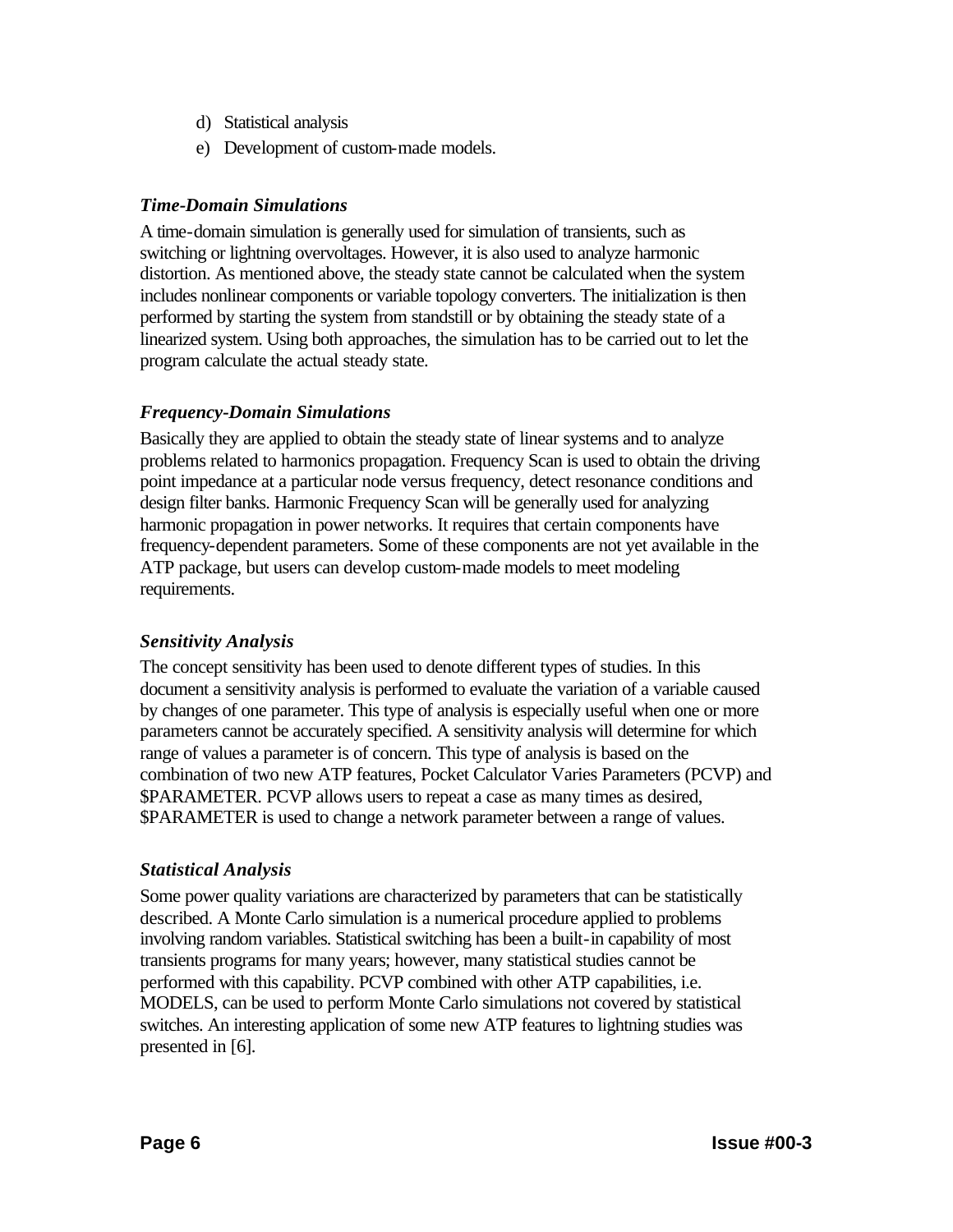### *Development of Custom-Made Models*

Many capabilities of the ATP package can be used to develop custom-made models and represent missed components. The new models are generally based on TACS/MODELS capabilities or developed by using Data Base Module.

TACS/MODELS capabilities are used to developed modules aimed at representing control strategies, monitoring devices or protection systems. However the TYPE-94 branch component, which is also based on MODELS language can be very useful in other applications, for instance lightning studies. Data Base Module is a supporting routine that can be used for the development of integrated modules or to create component modules. Data modules are generally developed to simplify the use of power components and extend modeling capabilities to more complex equipment. More powerful modules can be developed when combined with \$PARAMETER, since simple calculations can be performed with module arguments and internal module variables using a pseudo-Fortran language [7].

Table I presents a summary of the type of applications that can be covered with the new capabilities.

| <b>TASK</b>                          | <b>CAPABILITY</b>                                            | <b>APPLICATION</b>                                                     |  |
|--------------------------------------|--------------------------------------------------------------|------------------------------------------------------------------------|--|
| Frequency-domain<br>simulation       | <b>TPBIG</b><br>(Harmonic Frequency Scan, Frequency<br>Scan) | Steady-state initialization<br>Harmonic analysis<br>Resonance analysis |  |
| Time-domain<br>simulation            | <b>TPBIG</b>                                                 | Transient analysis                                                     |  |
| Multiple run                         | <b>TPBIG</b><br>(PCVP, MODELS, Statistical switches)         | Sensitivity analysis<br>Monte Carlo analysis                           |  |
| Development of<br>custom-made models | <b>ATPDraw</b><br>TPBIG (Data Base Module, MODELS)           | Harmonic source model<br>Other library modules                         |  |

**Table 1: ATP Applications**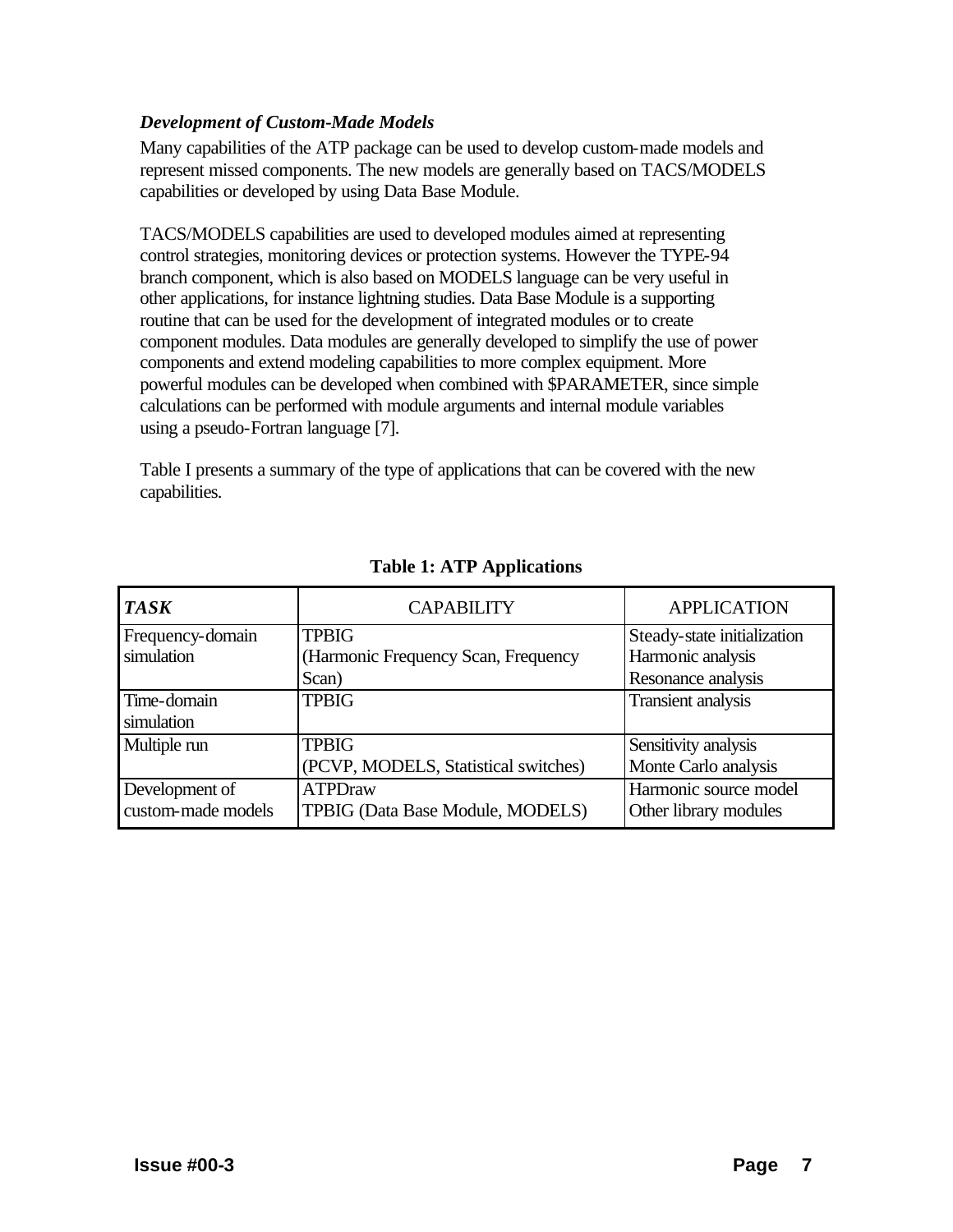#### **Examples**

Two simple case studies illustrating some of the new applications that can be covered by the package are described below.

#### *Harmonic Analysis*

Figure 2 shows the scheme of the test case, a three-phase linear load, paralleled by a diode rectifier, is fed from the medium voltage side of a step-down transformer. Figure 3 depicts the diagram generated by ATPDraw, showing some custom–made modules for harmonic studies. A 12 MVAr capacitor bank is to be placed at the point of common coupling (PCC) to improve the power factor. After installing the capacitor bank, a resonance problem could be originated due to the presence of harmonic currents injected by the diode rectifier. This problem can be predicted by performing a frequency scan of the system once the capacitor bank has been placed [8]. In this paper it will be analyzed by using the HFS feature, which is based on the same basic approach to harmonic analysis, since it solves the network for sources of the same harmonic order separately [5].



**Figure 2: Harmonic Resonance Test Case**



**Figure 3: Diagram of the Test Case Generated by ATPDraw**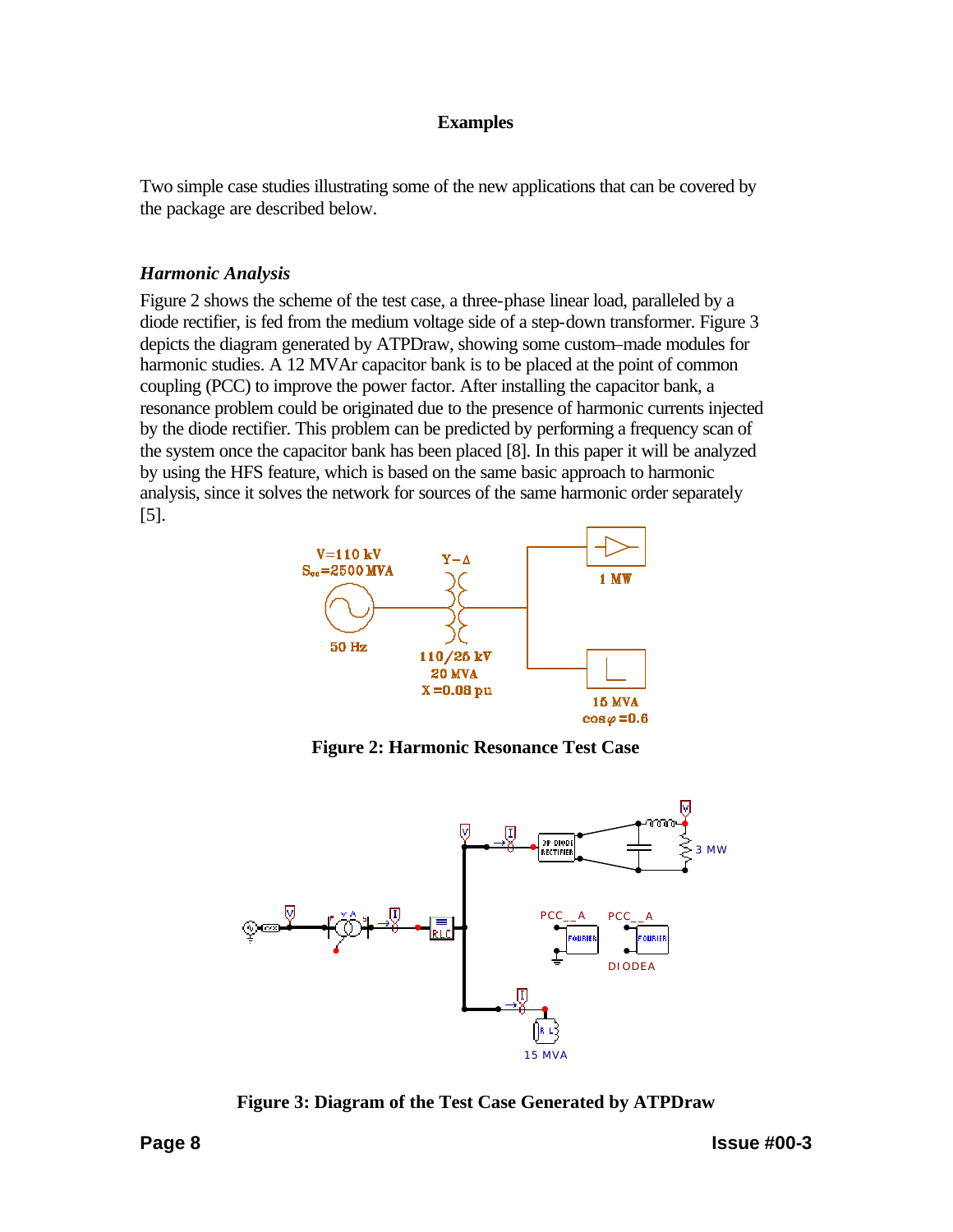Therefore the diode rectifier will be replaced by 1 A current sources with the same harmonic contents that its ac side current, see Figure 4. The harmonic response once the capacitor bank was installed is presented in Figure 5. The output produced by HFS for this case was the following one

Column headings for the 5 output variables follow. These are divided among the 3 possible FS variable classes as follows:

First column — output variables are electric-network voltage differences (upper voltage minus lower voltage).

Next 4 columns — output variables are branch currents (flowing from the upper node to the lower node).

Only the magnitude of each variable is outputted. This is the default choice, which was not superseded by any request.

| Step           | F      | PCC A      | PCC A         | PCC A      | OUT TA     | $IN$ <sub>__</sub> LA |
|----------------|--------|------------|---------------|------------|------------|-----------------------|
|                | [ Hz ] |            |               |            |            |                       |
|                |        |            | <b>DIODEA</b> | LOAD A     | IN LA      | CAPB A                |
|                | 50     | 2.75195497 | 1.0           | .066046926 | .99520453  | .052835601            |
| 2              | 250    | 39.7924788 | 1.0           | .593035586 | 2.89310539 | 3.82007228            |
| 3              | 350    | 12.3219884 | 1.0           | .180626761 | .639973934 | 1.65607397            |
| $\overline{4}$ | 550    | 5.64914767 | 1.0           | .081943144 | .186723041 | 1.1930996             |
| $\overline{5}$ | 650    | 4.53218785 | 1.0           | .065605873 | .126758667 | 1.1312338             |
| 6              | 850    | 3.28693513 | 1.0           | .047477223 | .070300838 | 1.07285543            |
| 7              | 950    | 2.8988592  | 1.0           | .041846231 | .055474486 | 1.05750366            |

It is obvious that a resonance problem will be originated by the 5th harmonic. Installing a passive filter instead of the capacitor bank can solve this problem. The frequency response with the passive filter is depicted in Figure 6 and shows the tuning frequency and how the resonance peak is moved to a non-dangerous frequency range. The filter can be used for both improving the power factor and avoiding resonance.

.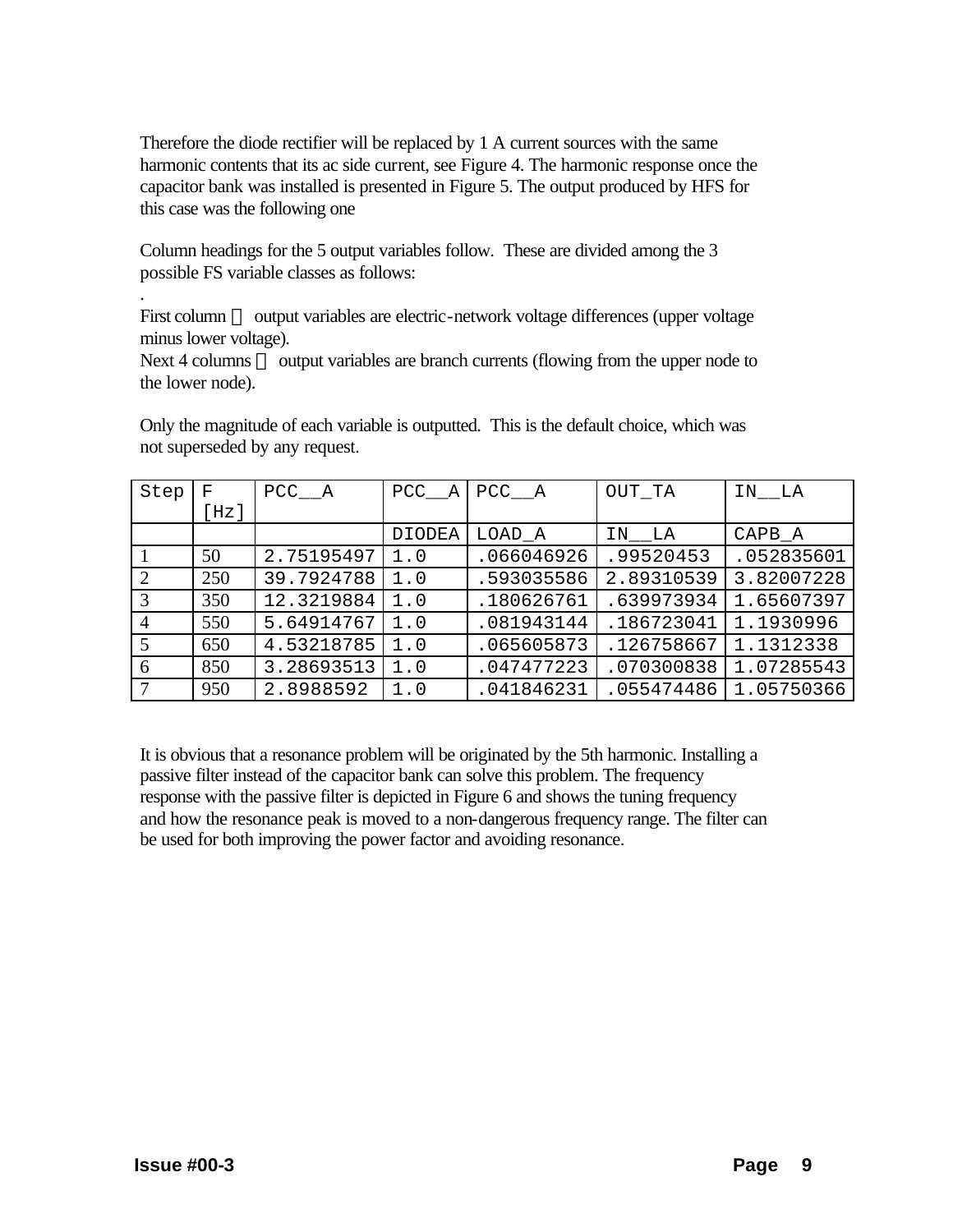





**Figure 5: Frequency Response after Installing the Capacitor Bank**



**Figure 6. Frequency Response after Installing the Passive Filter**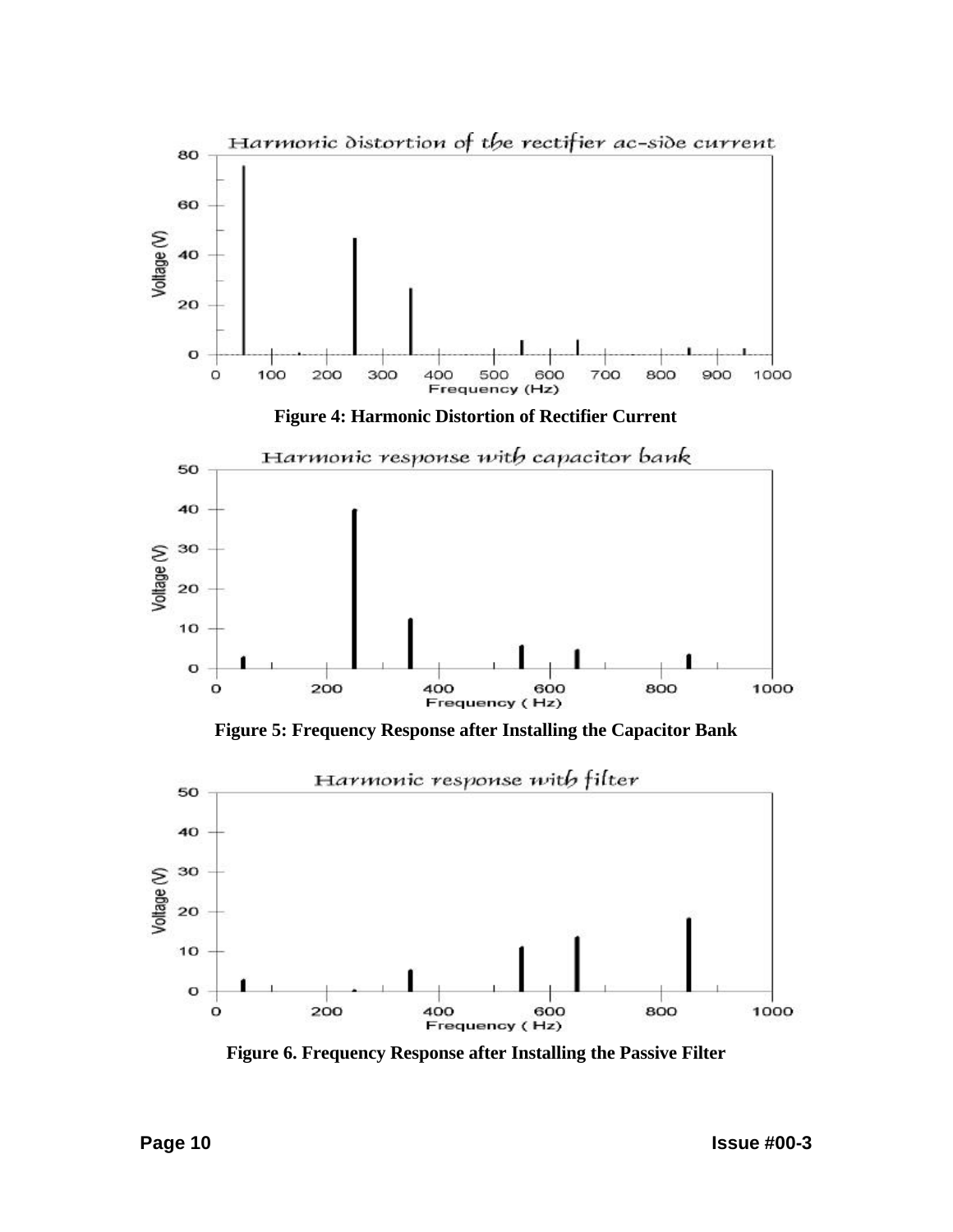### *Sensitivity Analysis*

Very high resonant overvoltages can occur in parallel transmission lines when they are compensated by means of shunt reactors. Figure 7 shows the diagram of a parallel-line configuration. Consider the following situation [9].

- Circuit 2 is cleared due to a fault, but the shunt reactors remain connected.
- A phase-to-ground fault is originated in circuit 1
- The protection system opens the circuit breaker at the receiving end, but fails to open the circuit breaker at the sending end.

Resonant overvoltages could occur on the de-energized line due to the coupling with the energized line. The value of these overvoltages will depend on the reactive power of the shunt reactors. The aim of a sensitivity analysis is to find out for which range of values of the shunt reactor power a resonance condition could be produced.

Line geometry is shown in Figure 8a. Since the resonance conditions can be analyzed using steady state calculations, the transmission lines are represented with 10-mile pi sections cascaded in series, as shown in Figure 8b. It is also assumed that the transmission lines are transposed every 30 miles.



**Figure 7: Diagram of the Test Case**

Figure 9 shows the voltage at the sending end of circuit 1 as a function of the reactive power of these reactors. One can easily deduced for which range of values resonant overvoltages will be induced on the de-energized line.

There are several solutions to the problem of resonance between parallel lines, as it has been analyzed in this example [9]: avoid reactor powers which could cause resonance, use switches to disconnect shunt reactors from de-energized lines, or install switched reactors in the substation rather than on the lines.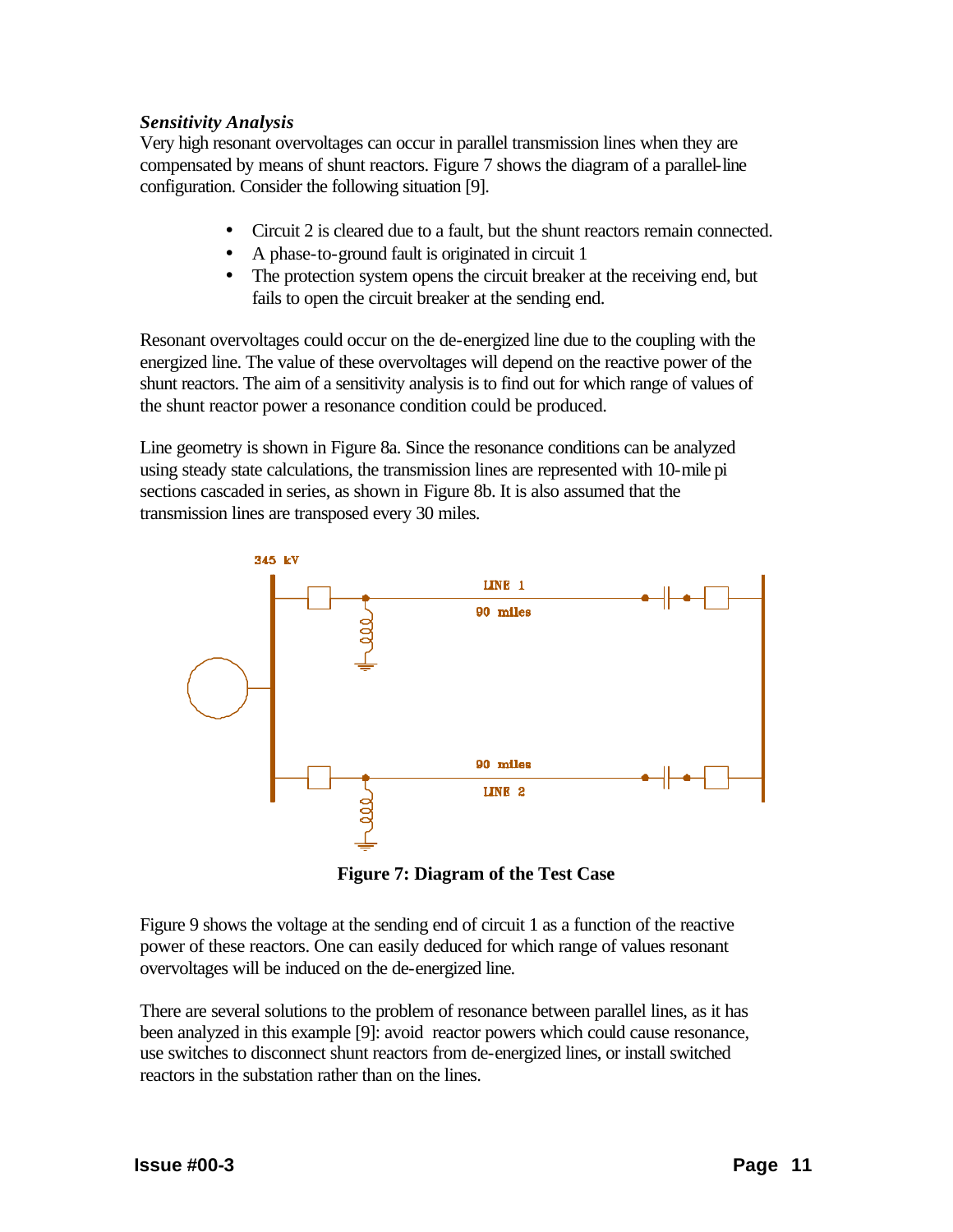

**b) Detailed ATP Representation**

**Figure 8: Parallel Transmission Lines**



**Figure 9. Parallel Resonance ¾ Sensitivity Analysis**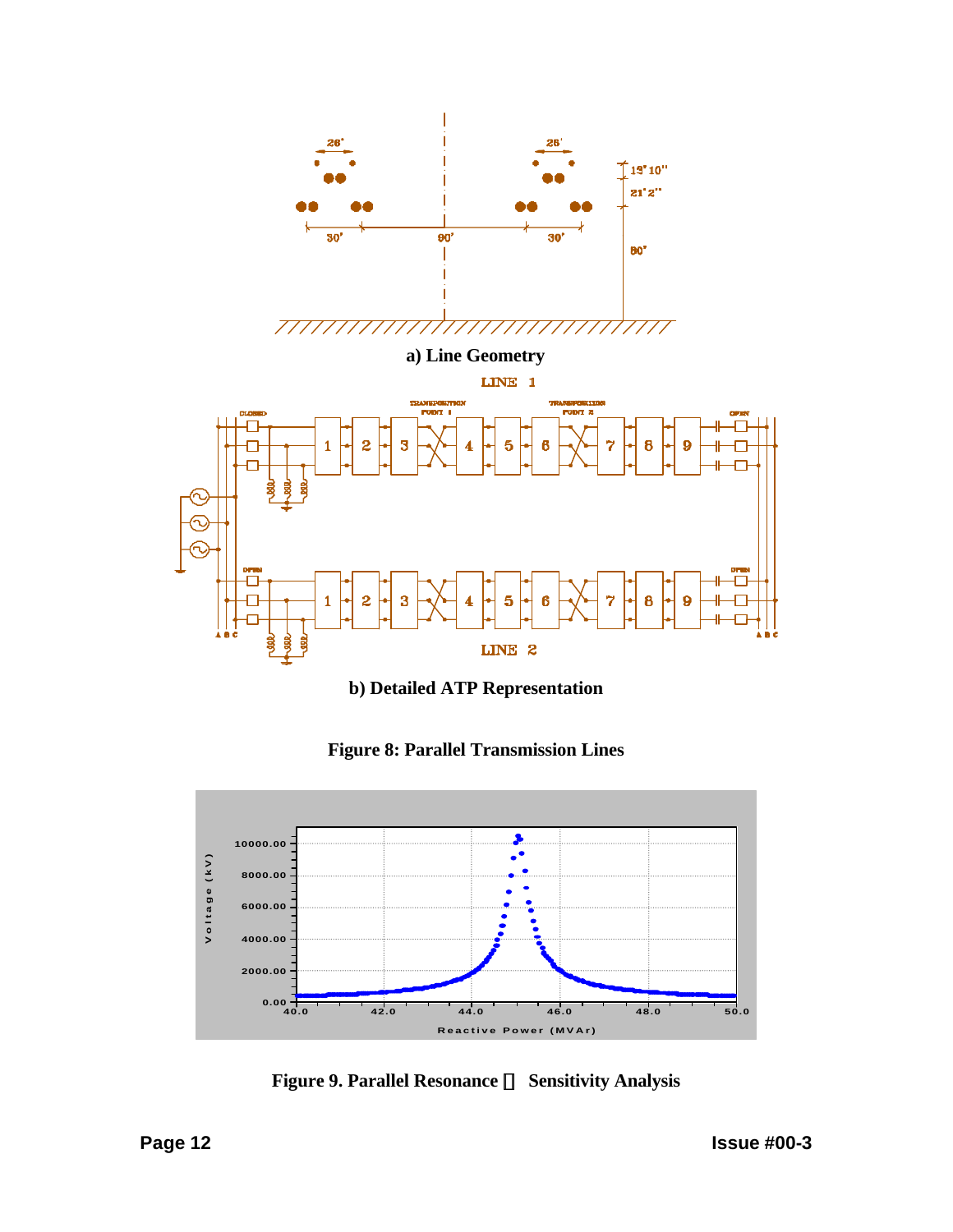#### **Conclusions**

The ATP is a Windows-based tool that can be applied to an increasing number of studies and customized for specific applications. The version presented in this document consists of three programs, but it is not restricted to them, since integrating more programs in the package can easily expand it. This paper has shown how new ATP capabilities can be used in studies not previously covered by this too.

T. Grebe and S. Smith, "Visualize system simulation and Measurement data," *IEEE Computer Applications in Power*, vol. 12, no. 3, pp. 46-51, July 1999.

#### **References**

- [1] Can/Am Users Group, *ATP Rule Book*, 2000.
- [2] H.K. Høidalen, L. Prikler and J.L. Hall, "ATPDraw Graphical preprocessor to ATP, Windows version," *Proc. of International Conference on Power Systems Transients*, June 20-24, 1999, Budapest.
- [3] T. Grebe and S. Smith, "Visualize system simulation and Measurement data," *IEEE Computer Applications in Power*, vol. 12, no. 3, pp. 46-51, July 1999.
- [4] H.W. Dommel, *Electromagnetic Transients Program. Reference Manual (EMTP Theory Book)*, Bonneville Power Administration, Portland, 1986.
- [5] G. Furst, "Harmonic analysis with the new HARMONIC FREQUENCY SCAN (HFS) in ATP", *EEUG News*, vol. 4, no. 1, pp. 18-25, February-May 1998.
- [6] G. Furst, "Monte Carlo lightning backflash model for EHV lines. A MODELSbased application example," *European EMTP/ATP Users Group Meeting*, November 10-12, 1996, Budapest.
- [7] J.A. Martinez and J. Martin-Arnedo, "EMTP modular library for power quality analysis", *IEEE Budapest Power Tech'99*, August 29-September 2, 1999, Budapest.
- [8] J.A. Martinez, "Power quality studies using electromagnetic transients programs", to be published in *IEEE Computer Applications in Power*.
- [9] EPRI Report EL-4202, "Electromagnetic Transients Program (EMTP) Primer," 1985.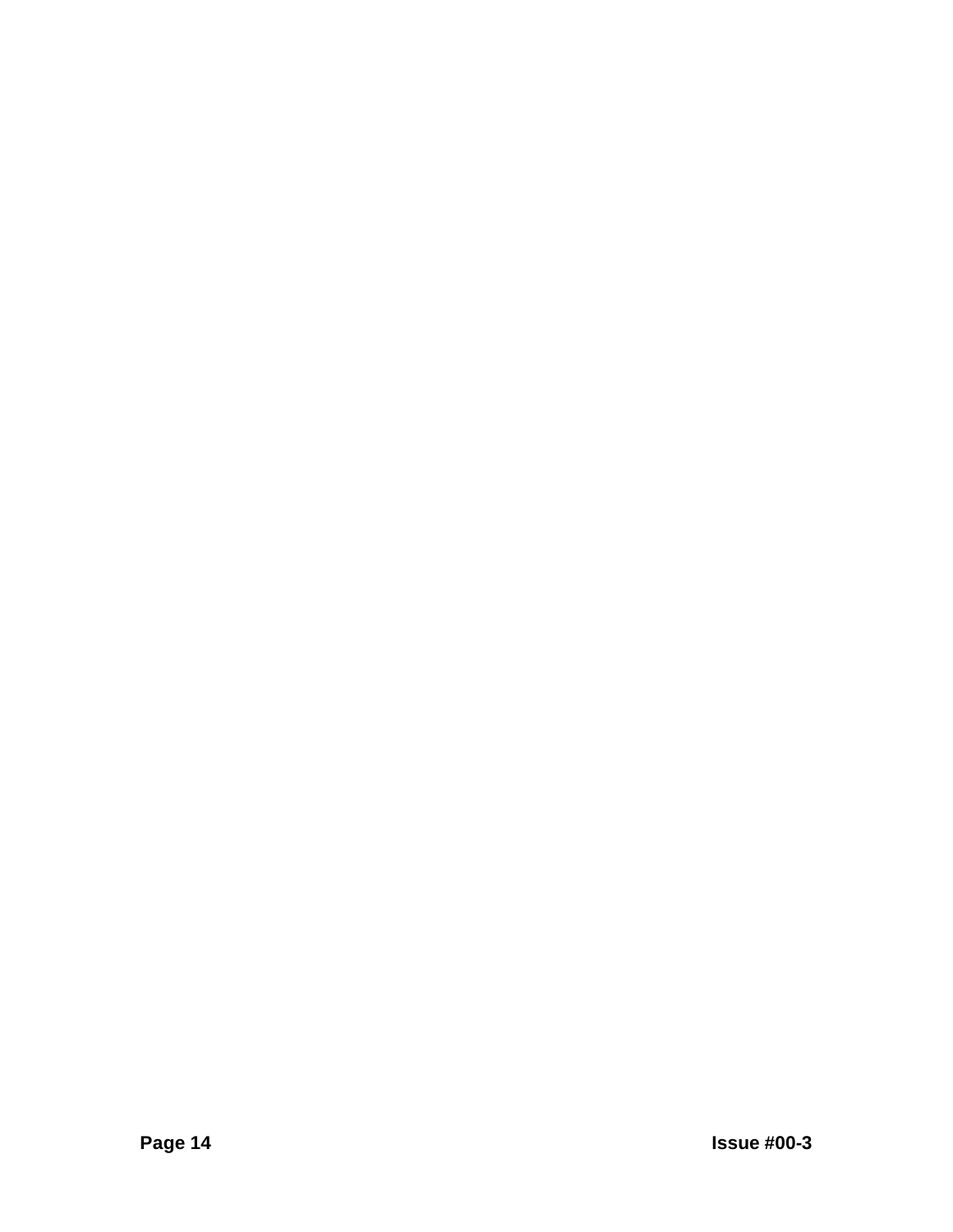# **A REVIEW OF UTILITY CAPACITOR SWITCHING**

Thomas Grebe Electrotek Concepts, Inc. Knoxville, TN

#### **Introduction**

The application of utility capacitor banks has long been accepted as a necessary step in the efficient design of utility power systems. In addition, capacitor switching is generally considered a normal operation for a utility system and the transients associated with these operations are generally not a problem for utility equipment. These low frequency transients, however, can be magnified in a customer facility (if the customer has low voltage power factor correction capacitors) or result in nuisance tripping of power electronic based devices, such as adjustable-speed drives (ASDs). Capacitor energizing is just one of the many switching events that can cause transients on a utility system. However, due to their regularity and impact on power system equipment, they quite often receive special consideration.

Transient overvoltages and overcurrents related to capacitor switching are classified by peak magnitude, frequency, and duration. These parameters are useful indices for evaluating potential impacts of these transients on power system equipment. The absolute peak voltage, which is dependent on the transient magnitude and the point on the fundamental frequency voltage waveform at which the event occurs, is important for dielectric breakdown evaluation. Some equipment and types of insulation, however, may also be sensitive to rates of change in voltage or current. The transient frequency, combined with the peak magnitude, can be used to estimate the rate of change.

There are a number of transient related concerns that are generally evaluated when transmission and distribution shunt capacitor banks are applied to the power system. These concerns include insulation withstand levels, switchgear ratings and capabilities, energy duties of protective devices, and system harmonic considerations. In addition, these considerations need to be extended to include customer facilities due to the increased use of power electronic based end-user equipment. Applications concerns often evaluated include:

- Overvoltages associated with normal capacitor energization
- Open line/cable end transient overvoltages
- Phase-to-phase transients at transformer terminations
- Voltage magnification at lower voltage capacitor banks (including customer systems)
- Arrester duties during restrike events
- Current-limiting reactor requirement
- System frequency response and harmonic injection
- Impact on sensitive customer power electronic loads
- Ferroresonance and dynamic overvoltage conditions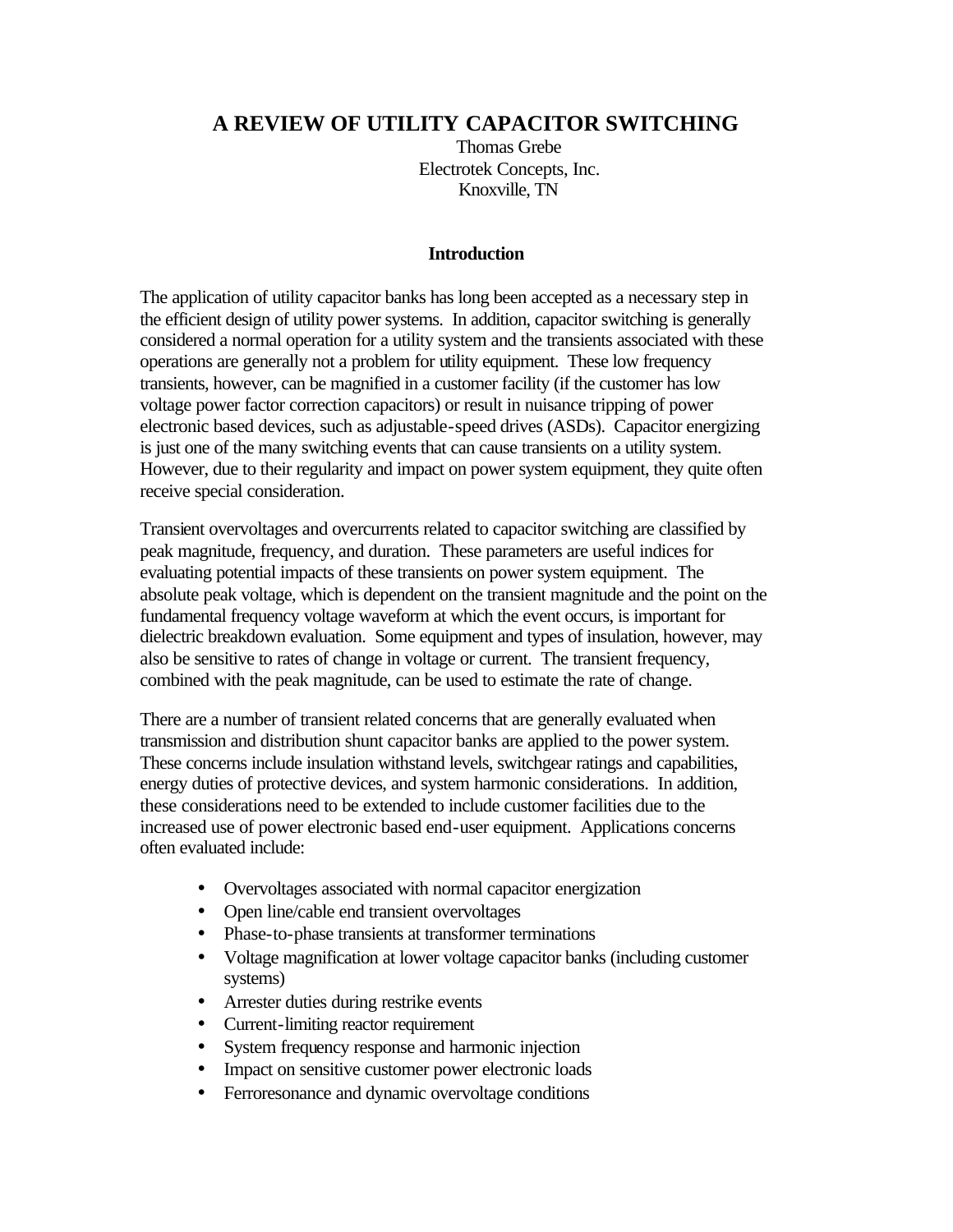Power quality symptoms related to utility capacitor switching include customer equipment damage or failure, nuisance tripping of adjustable-speed drives or other process equipment, transient voltage surge suppressors (TVSS) failure, and computer network problems.

Transient characteristics are dependent on the combination of the initiating mechanism and the electric circuit characteristics at the source of the transient. Circuit inductances and capacitances — either discrete components such as shunt capacitance of power factor correction banks or inductances in transformer windings, or stray inductance or capacitance because of proximity to other current carrying conductors or voltages — are responsible for the oscillatory nature of transients. Natural frequencies within the power system depend on the system voltage; line lengths, cable lengths, system short circuit capacity, and the application of shunt capacitors.

Energizing a shunt capacitor bank from a predominantly inductive source results in an oscillatory transient that can approach twice the normal system peak voltage  $(V_{pk})$ . Figure 1 illustrates the simplified equivalent system for the energizing transient. The characteristic frequency  $(f_s)$  of this transient is given by:

$$
f_s = \frac{1}{2\pi \sqrt{L_s C}} \approx f_{system} * \sqrt{\left(\frac{X_c}{X_s}\right)} \approx f_{system} * \sqrt{\left(\frac{M V A_{sc}}{M V A_r}\right)} \approx f_{system} * \sqrt{\left(\frac{1}{\Delta V}\right)}
$$

And the peak inrush current  $(I_{pk})$  is determined using:

$$
I_{pk} = \frac{V_{pk}}{Z_s} \qquad Z_s = \sqrt{\left(\frac{L_s}{C}\right)}
$$

Where:

[Example]

| $f_s$ = characteristic frequency (Hz)                   | [379 Hz]                     |
|---------------------------------------------------------|------------------------------|
| $L_s$ = positive sequence source inductance (H)         | [17.53mH]                    |
| $C = capacitance of bank (F)$                           | $[10.03\mu F]$               |
| $f_{\text{system}}$ = system frequency (50 or 60 Hz)    | [60 Hz]                      |
| $X_s$ = positive sequence source impedance ( $\Omega$ ) | $[6.61\Omega]$               |
| $X_c$ = capacitive reactance of bank ( $\Omega$ )       | $[264.50 \Omega]$            |
| $NVA_{sc}$ = three-phase short circuit capacity (MVA)   | [2000 MVA]                   |
| $NVA_r$ = three-phase capacitor bank rating (MVAr)      | [50 MVAr]                    |
| $\Delta V$ = steady-state voltage rise (per-unit)       | [2.5                         |
| $V_{\text{pk}}$ = peak line-to-ground bus voltage (V)   | [93897.11V]                  |
| $Z_s$ = surge impedance ( $\Omega$ )                    | $\lceil 39.35 \Omega \rceil$ |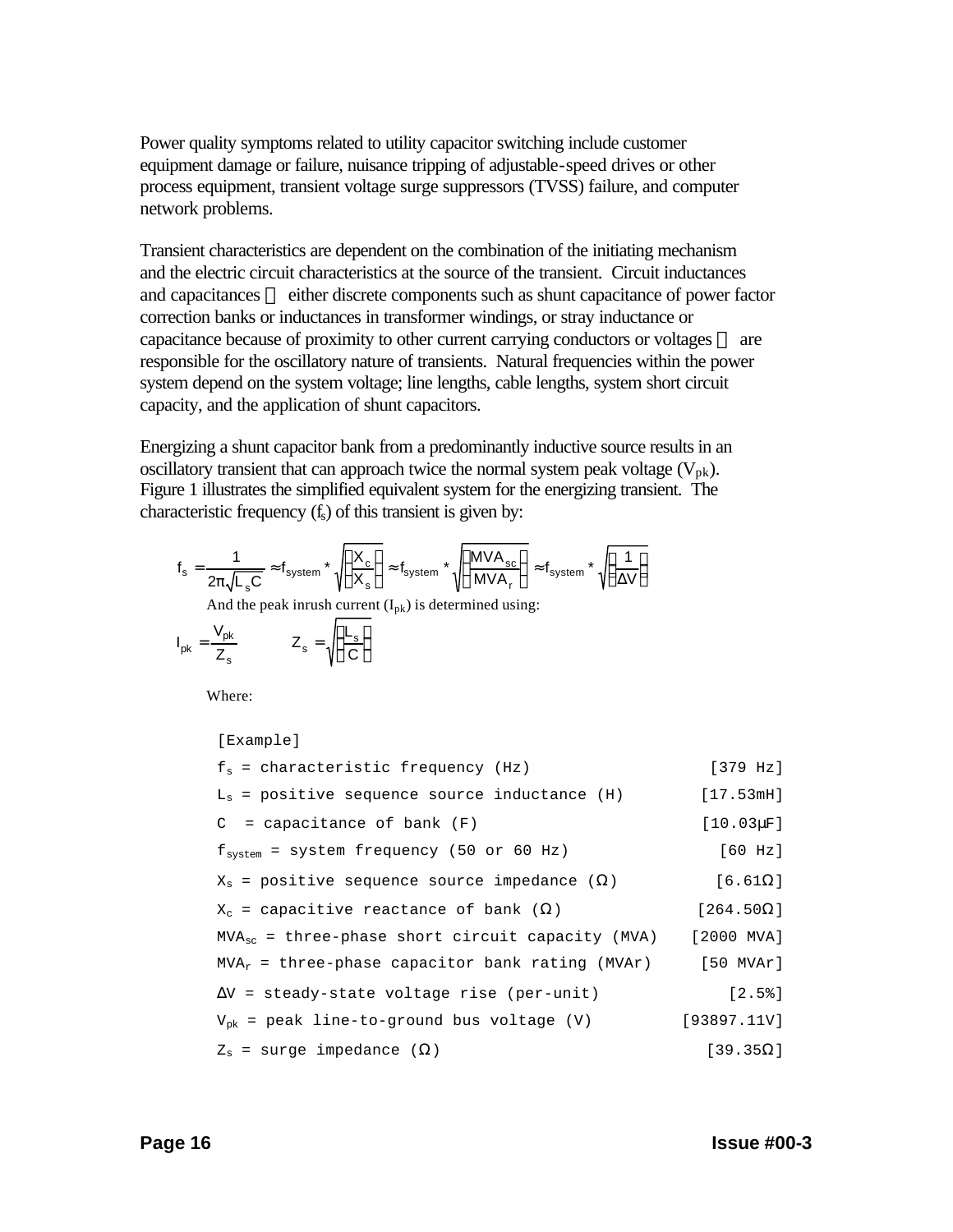Simplified System Representation

Equivalent Circuit



**Figure 1: Equivalent Circuit for Capacitor Energizing**

Relating the characteristic frequency of the capacitor energizing transient  $(f_s)$  to a steadystate voltage rise  $(\Delta V)$  design range provides a simple way of quickly determining the expected frequency range for utility capacitor switching. For example, a 60 Hz system with a design range of 1.0% to 2.5% would correspond to characteristic frequency range of 380 to 600 Hz. For a shunt capacitor bank on a high voltage bus, transmission line capacitance and other nearby capacitor banks cause the energizing transient to have more than one natural frequency. However, for the first order approximation, this equation can still be used to determine the dominant frequency.

Because capacitor voltage cannot change instantaneously (remembering that  $i(t)=Cdv/dt$ ), energization of a capacitor bank results in an immediate drop in system voltage toward zero, followed by an oscillating transient voltage superimposed on the 60 Hz fundamental waveform. The peak voltage magnitude depends on the instantaneous system voltage at the instant of energization, and can reach 2.0 times the normal system voltage  $(V_{pk} - in)$ per-unit) under worst-case conditions. The voltage surge is at the same frequency as the inrush current  $(I_{pk})$  and rapidly decays to the system voltage.

For a practical capacitor energization without trapped charge, system losses, loads, and other system capacitances cause the transient magnitude to be less than the theoretical 2.0 per-unit. Typical magnitude levels range from 1.3 to 1.5 per-unit and typical transient frequencies generally fall in the range from 300 to 1000 Hz. Figure 2 illustrates an example (measured) distribution system capacitor-energizing transient.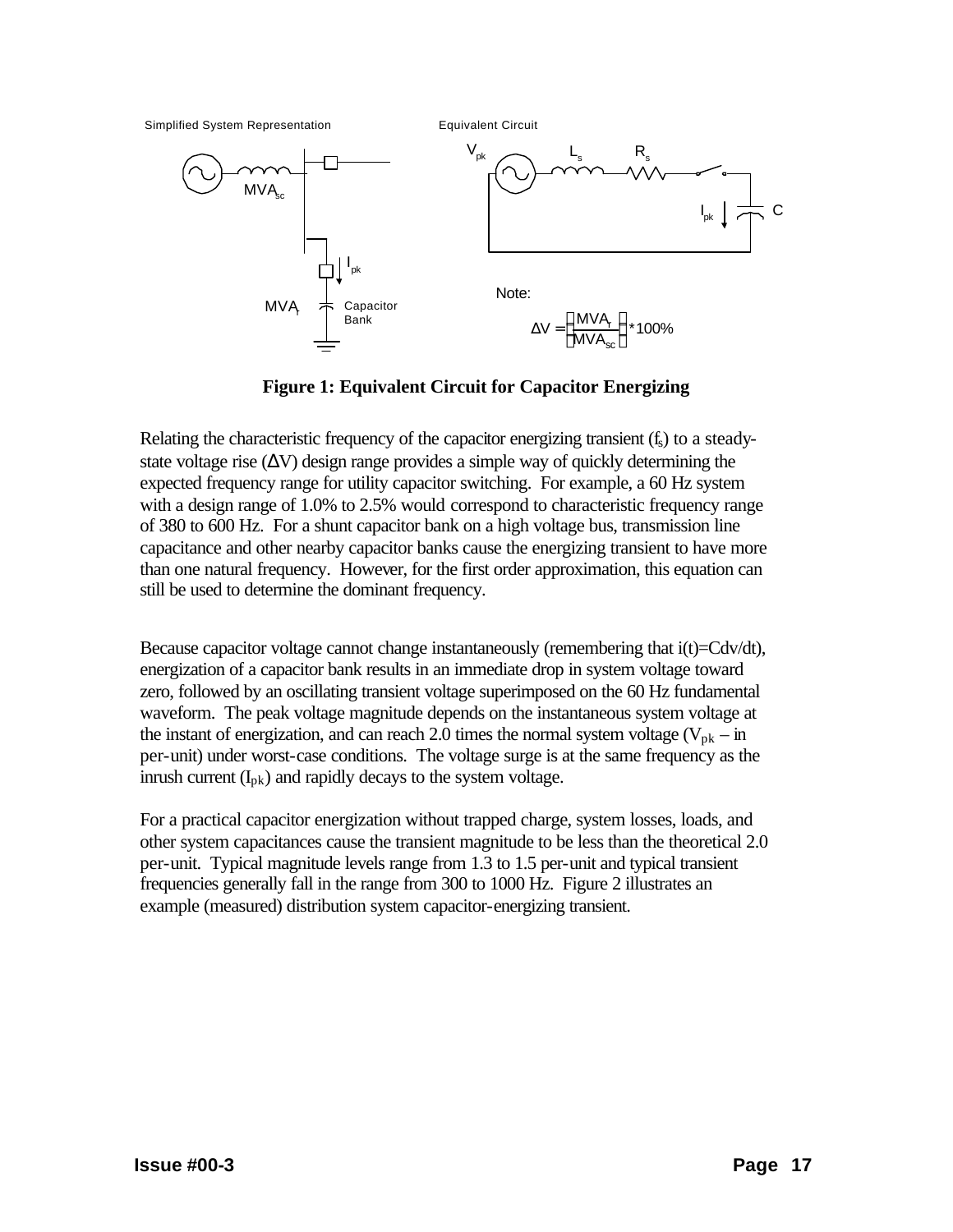

**Figure 2: Example Distribution System Capacitor Switching Transient**

#### **Overvoltage Mitigation for Capacitor Switching**

The technologies currently available for transmission and distribution system transient overvoltage control either attempt to minimize the transient overvoltage at the point of application, or limit (clip) the overvoltages at local and/or remote locations. These devices include:

- Synchronous closing control
- Pre-insertion resistors and inductors
- Fixed inductors
- MOV arresters

Previous studies (digital simulation and TNA) have suggested that the effectiveness of these control methods is system dependent, and that detailed analysis is often required to select the optimum control scheme. While often justifiable for large transmission applications, analysis of distribution system capacitor applications is rarely completed, and in general, banks are installed without transient overvoltage control. Each of these methods, summarized in Table 1, has various advantages and disadvantages in terms of transient overvoltage reduction, cost, installation requirements, operating/maintenance requirements, and reliability.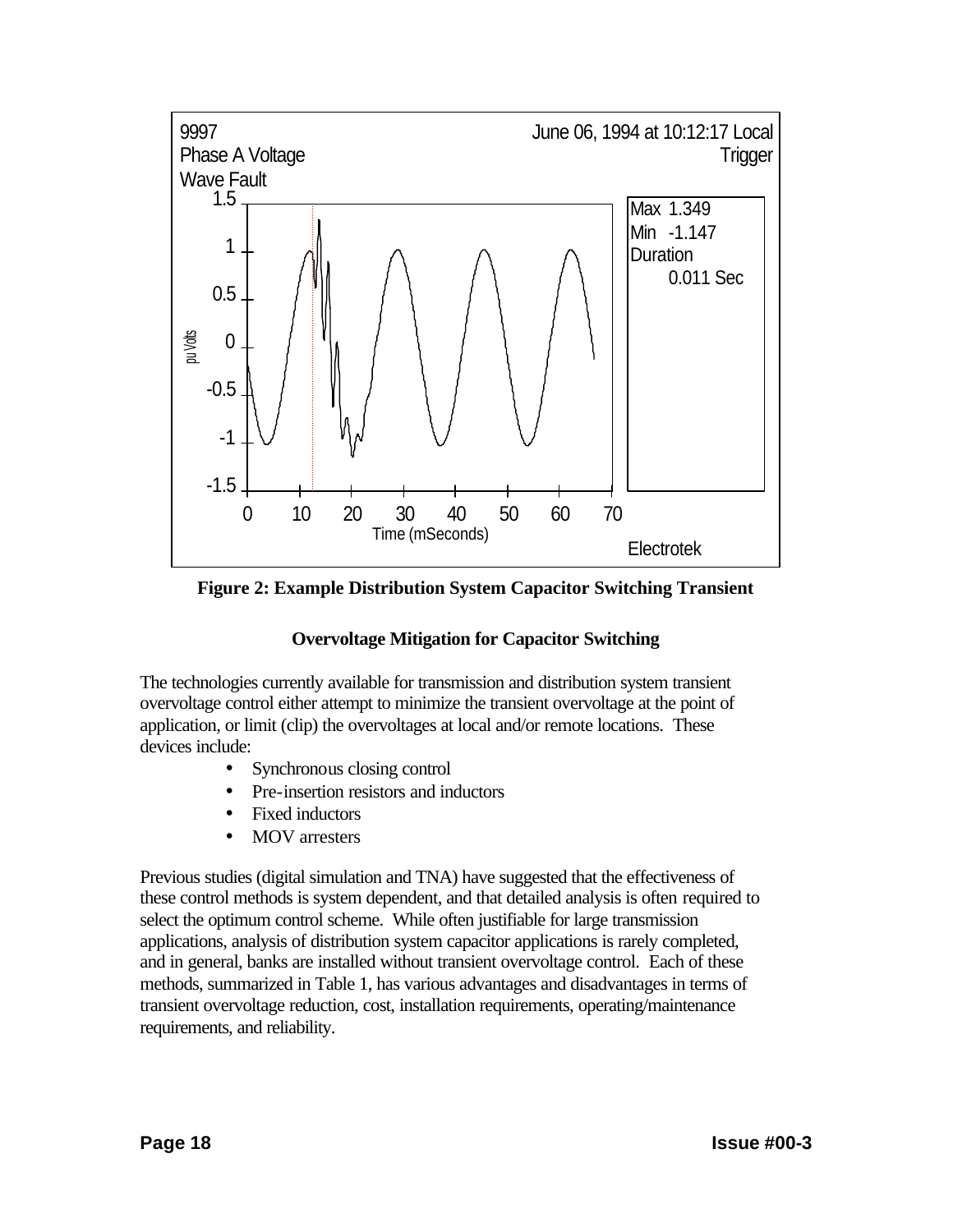Additionally, the criteria by which these devices are evaluated have recently gone through a significant change. Previously, evaluating the impacts on utility-side equipment and operations was the primary factor for justifying the additional expenditure. However, due to the adverse impacts on end-use equipment and systems, a number of utilities have recently begun to look for a "transient-free" solution.

|                                  | Local           | Remote               | <b>Customer-Side</b>     | <b>Estimated</b>     | Install &       |
|----------------------------------|-----------------|----------------------|--------------------------|----------------------|-----------------|
| <b>Mitigation Technique</b>      | Overvoltages    | Overvoltages         | <b>PQ Considerations</b> | <b>Relative Cost</b> | <b>Maintain</b> |
| <b>Distribution Level:</b>       |                 |                      |                          |                      |                 |
| No control                       | Moderate - High | Moderate - High      | Moderate - High          |                      |                 |
| Pre-insertion resistor           | Low             | Low                  | Low - Moderate           | Low - Moderate       | Moderate        |
| Synchronous closing              | Low             | Low - Moderate       | Low - Moderate           | Moderate - High      | High            |
| <b>Fixed Inductors</b>           | Moderate - High | High - Very High     | High - Very High         | Low - Moderate       | Low             |
| Arresters (MOV & SiC)            | Moderate - High | Moderate - High      | Moderate - High          | Moderate             | Minimal         |
| <b>Transmission Level:</b>       |                 |                      |                          |                      |                 |
| No control                       | Moderate - High | High - Very High     | High - Very High         |                      |                 |
| Standard pre-insertion inductor  | Low - Moderate  | Moderate - Very High | Moderate - High          | Moderate             | Minimal         |
| High-loss pre-insertion inductor | Low             | Low - Moderate       | Low - Moderate           | Moderate - High      | Moderate        |
| Pre-insertion resistor           | Low - Moderate  | Low - Moderate       | Low - Moderate           | Moderate             | Moderate        |
| Synchronous closing (analog)     | Low             | Low - Moderate       | Low - Moderate           | Moderate             | High            |
| <b>Fixed inductors</b>           | Moderate - High | High - Very High     | High - Very High         | High                 | Low             |
| Arresters (MOV & SiC)            | Moderate - High | Moderate - High      | Moderate - High          | Moderate             | Minimal         |

**Table 1: Summary of Overvoltage Mitigation Devices**

# *Synchronous Closing Control*

Synchronous closing is independent contact closing of each phase near a voltage zero, as illustrated in Figure 3. To accomplish closing at or near a voltage zero (avoiding high prestrike voltages), it is necessary to apply a switching device that maintains a dielectric strength sufficient to withstand system voltages until its contacts touch. Although this level of precision is difficult to achieve, closing consistency of  $\pm 0.5$  milliseconds should be possible. Previous research has indicated that a closing consistency of  $\pm 1.0$ millisecond provides overvoltage control comparable to properly sized pre-insertion resistors. The success of a synchronous closing scheme is often determined by the ability to repeat the process under various (system and climate) conditions. Adaptive, microprocessor-based control schemes that have the ability to "learn" from previous events address this concern. The primary benefits of this capability are the control's ability to compensate for environmental factors and the increased reliability (less maintenance) that can be achieved.

Grounded capacitor banks are controlled by closing the three phases at three successive phase-to-ground voltage zeros (60° separation). Closing the first two phases at a phaseto-phase voltage zero controls ungrounded banks and then delaying the third phase 90 degrees (phase-to-ground voltage zero).

Figure 4 illustrates an example summary of the local bus transient overvoltage level versus timing error.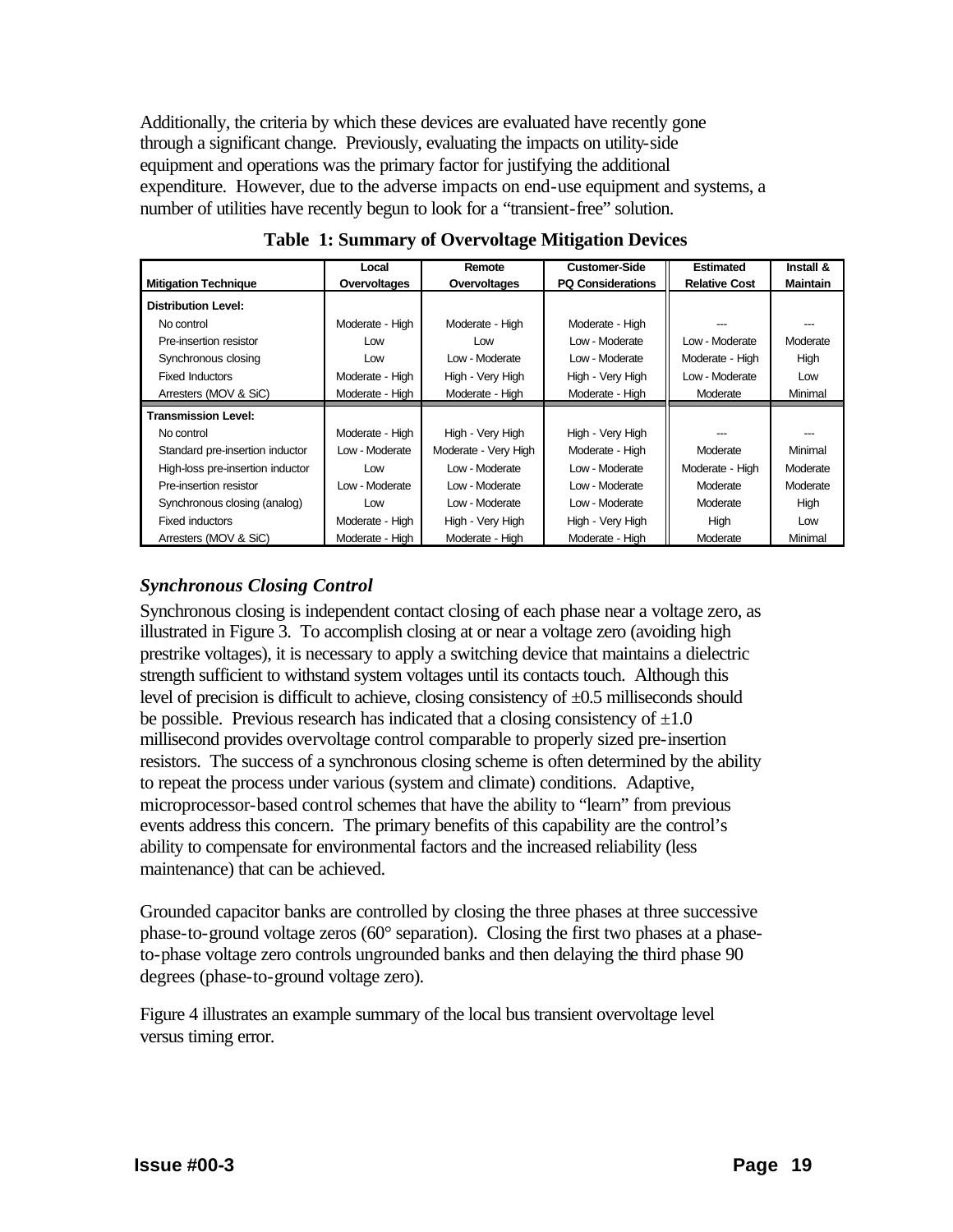

**Figure 3: Concept of Synchronous Closing Control**



**Figure 4: Example Transient Overvoltage Level vs. Timing Error**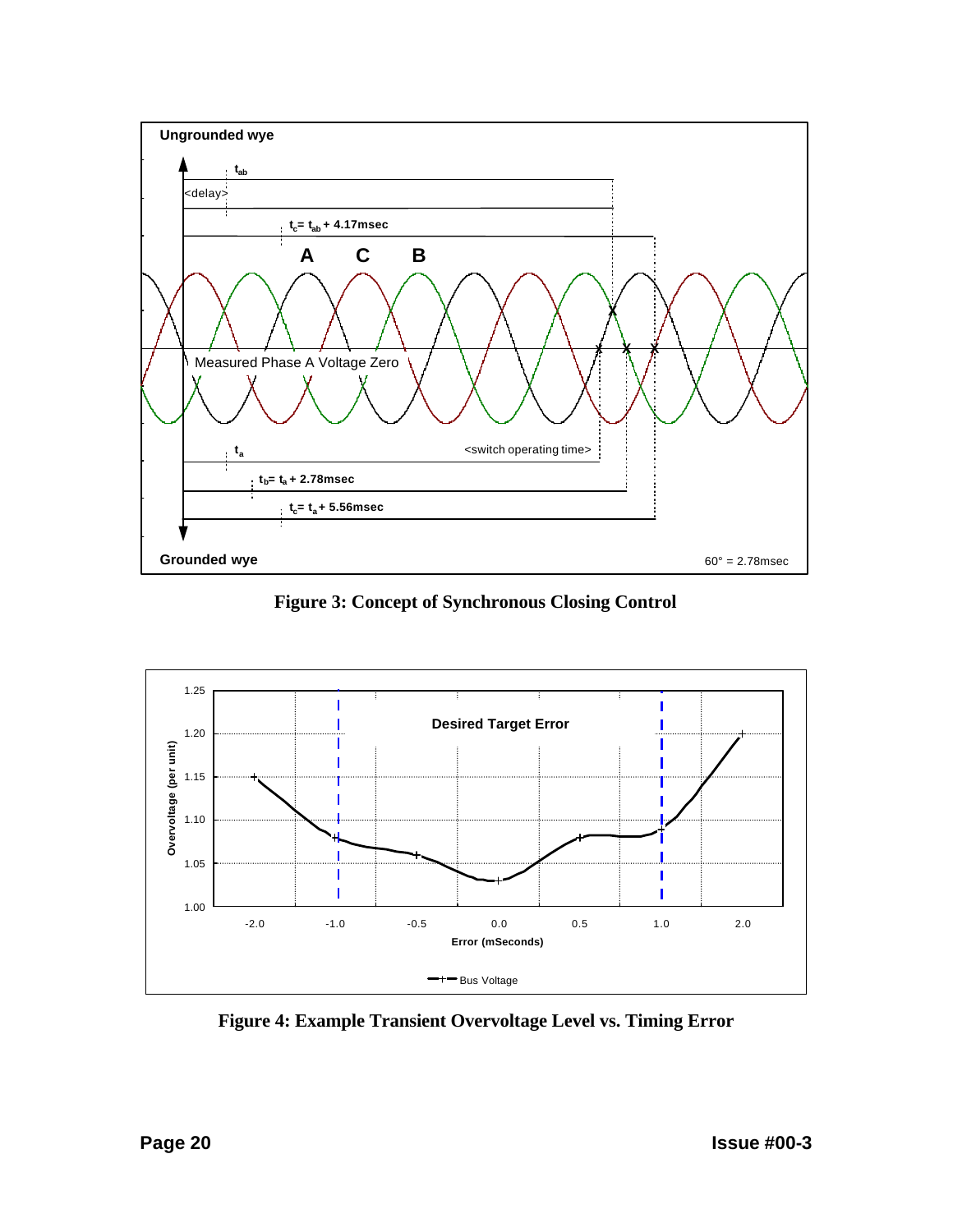## *Pre-Insertion Device*

A pre-insertion impedance (illustrated in Figure 5) provides a means for reducing the transient currents and voltages associated with the energization of a shunt capacitor bank. The impedance is "shorted-out" (bypassed) shortly after the initial transient dissipates, thereby producing a second transient event. The insertion transient typically lasts for less than one cycle of the system frequency. The performance of pre-insertion impedance is evaluated using both the insertion and bypass transient magnitudes, as well as the capability to dissipate the energy associated with the event, and repeat the event on a regular basis. The optimum resistor value for controlling capacitor-energizing transients depends primarily on the capacitor size and the source strength.



**Figure 5: Component Configuration for Pre-Insertion Switching**

# *Fixed Inductors*

Fixed inductors have been used successfully to limit inrush currents during back-to-back switching. Typically, the value of these inductors is on the order of several hundred microhenries. In addition, inductors provided for outrush current control may be applied, and are typically 0.5 - 2.0 millihenries. Previous research indicates that these fixed reactors do not provide any appreciable transient overvoltage reduction.

# *MOV Arresters*

Metal oxide varistors (MOVs) can limit the transient voltages to the arrester's protective level (maximum switching surge protective level, typically 1.8 - 2.5 per-unit) at the point of application. The primary concern associated with MOV application is the energy duty during a restrike event. Although a rare occurrence, a switch restrike generally results in the highest arrester duty for arresters located at the switched capacitor. In addition, remote arresters (including low voltage customer applications) may be subjected to severe energy duties if voltage magnification occurs.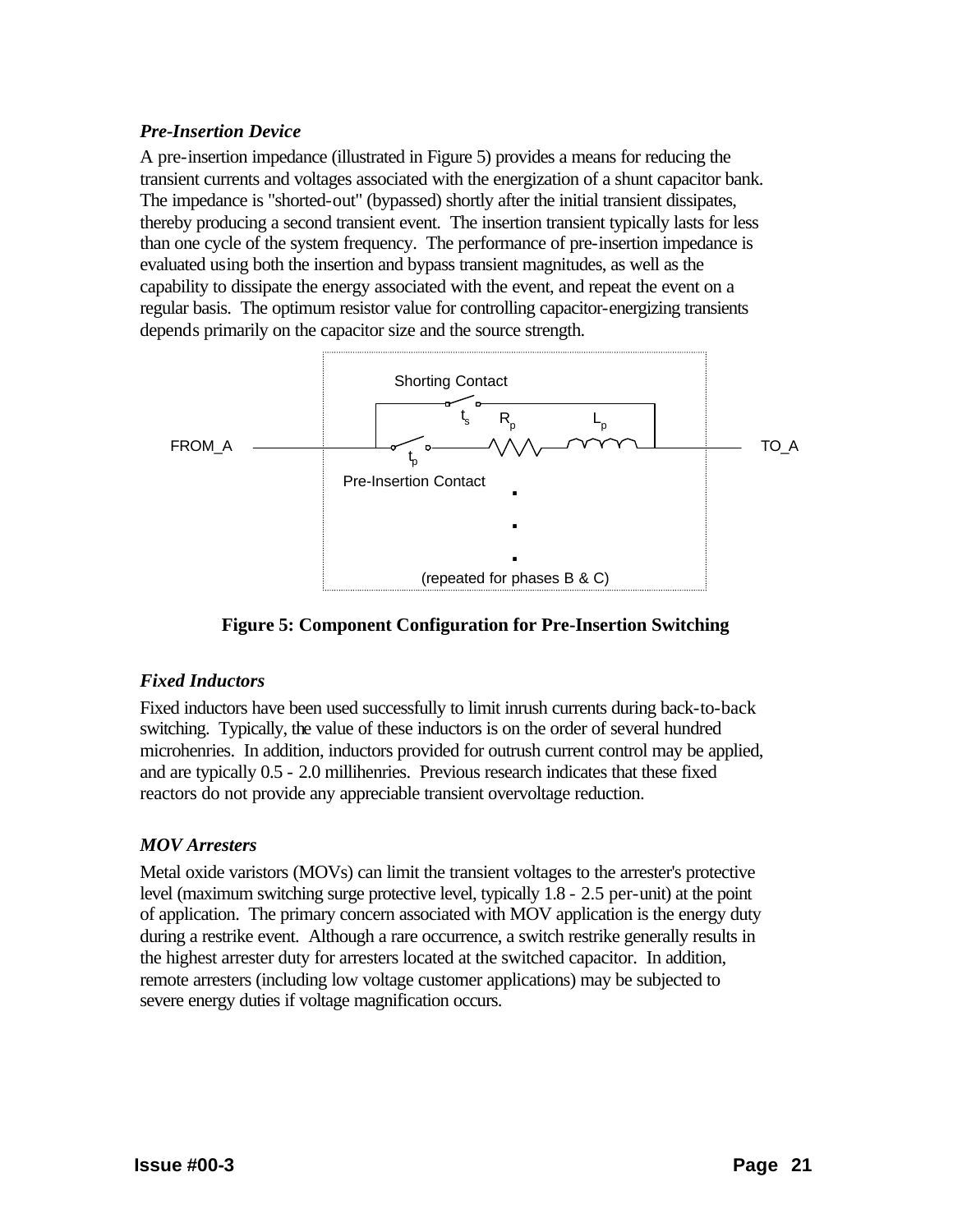#### **Back-to-Back Capacitor Switching**

Energizing a shunt capacitor bank with an adjacent capacitor bank already in service is known as "back-to-back" switching. High magnitude and frequency currents, illustrated in Figure 6, will flow between the banks when the second bank is energized. This current must be limited to acceptable levels for switching devices and current transformer burdens. Generally, series reactors are used with each bank to limit the current magnitude and frequency, although pre-insertion resistors/inductors may be used with some types of switches. The frequency and magnitude of the inrush current during backto-back switching depends upon the size of the discharging capacitor bank, the impedance of the discharging loop, and the instantaneous capacitor bank terminal voltage at the time of contact closure. The impedance of the discharging loop is determined by the inductance between the banks rather than the system inductance  $(L_s)$ . The magnitude of the inrush current is therefore much higher than for the isolated bank energization  $(I_{pk})$ . Typically, the inrush current lasts for only a fraction a power frequency cycle. This high-frequency inrush current may exceed the transient frequency momentary capability of the switching device (e.g. ANSI C37.06) as well as the  $I<sup>2</sup>$ t withstand of the capacitor fuses. It may also cause false operation of protective relays and excessive voltages for current transformers (CTs) in the neutral or phase of grounded-wye capacitor banks. The current must be evaluated with respect to the transient frequency momentary capability (close and latch) rating of the switch, as well as the  $I<sup>2</sup>t$  withstand of the capacitor fuses. Switch manufacturers should be consulted for the appropriate current  $(I_{nk})$  and frequency (f) ratings of the device. Connecting the two neutral points together and grounding may control high frequency substation ground mat currents with a single connection to the grid.



**Figure 6: Feeder Current During Back-to-Back Switching**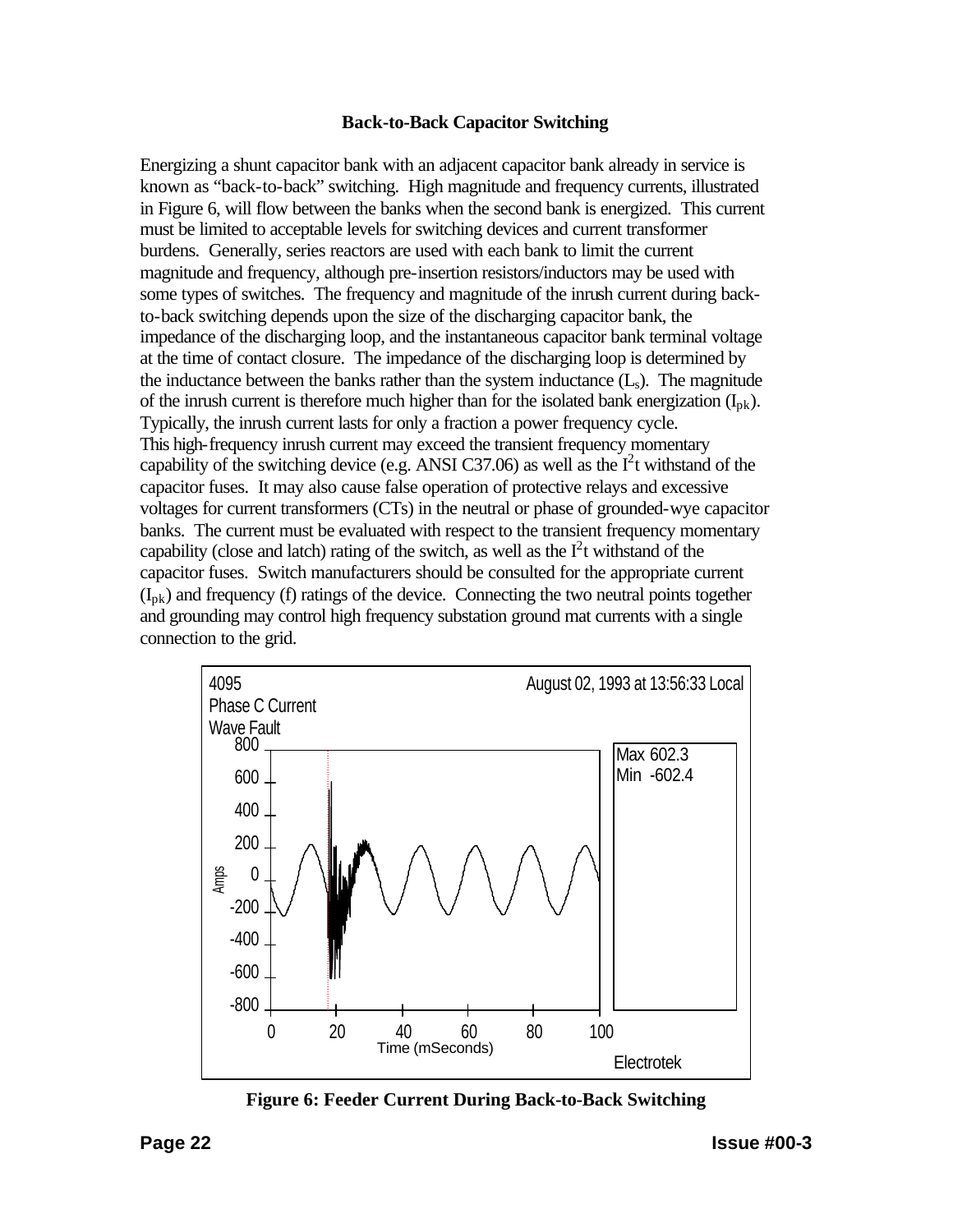- a) Solutions to excessive inrush currents usually involves:
- b) Adding current-limiting reactors to decrease the peak current and frequency of the oscillatory inrush current.
- c) Adding pre-insertion resistors or inductors to the switching device.
- d) Adding synchronous closing control to the switching device.
- e) Selecting component ratings (e.g. breaker, CT burdens, etc.) to withstand the inrush current characteristics.

#### **Capacitor Bank Restrike Events**

A capacitor-switching device de-energizes a capacitor bank at a current zero (illustrated in Figure 7). Since the current is capacitive, the voltage at the time of current interruption is at a system peak. Successful interruption depends on whether the switch can develop sufficient dielectric strength to withstand the rate of rise and the peak recovery voltage. For a grounded-wye capacitor bank, two times (2.0 per-unit) the system peak voltage will appear across the switch contracts one-half cycle after interruption. If the switch cannot withstand this recovery voltage, the switch will restrike.



**Figure 7: Illustration of Capacitor Bank Restrike Event**

During normal grounded-wye capacitor bank de-energization, the capacitor current is interrupted at the peak system voltage thus leaving a 1.0 per-unit trapped charge on the capacitor. This trapped charge results in an offset in the transient recovery voltage (TRV) that reaches a magnitude of 2.0 per-unit one-half cycle after opening. Significant transient voltages can occur if the switch restrikes during clearing. The worst restrike transient occurs when twice the system peak voltage appears across the switch contacts. Theoretically, in this case, the magnitude of the transient voltage approaches 3.0 per-unit. Ungrounded-wye capacitor banks may expose the capacitor switch to recovery voltages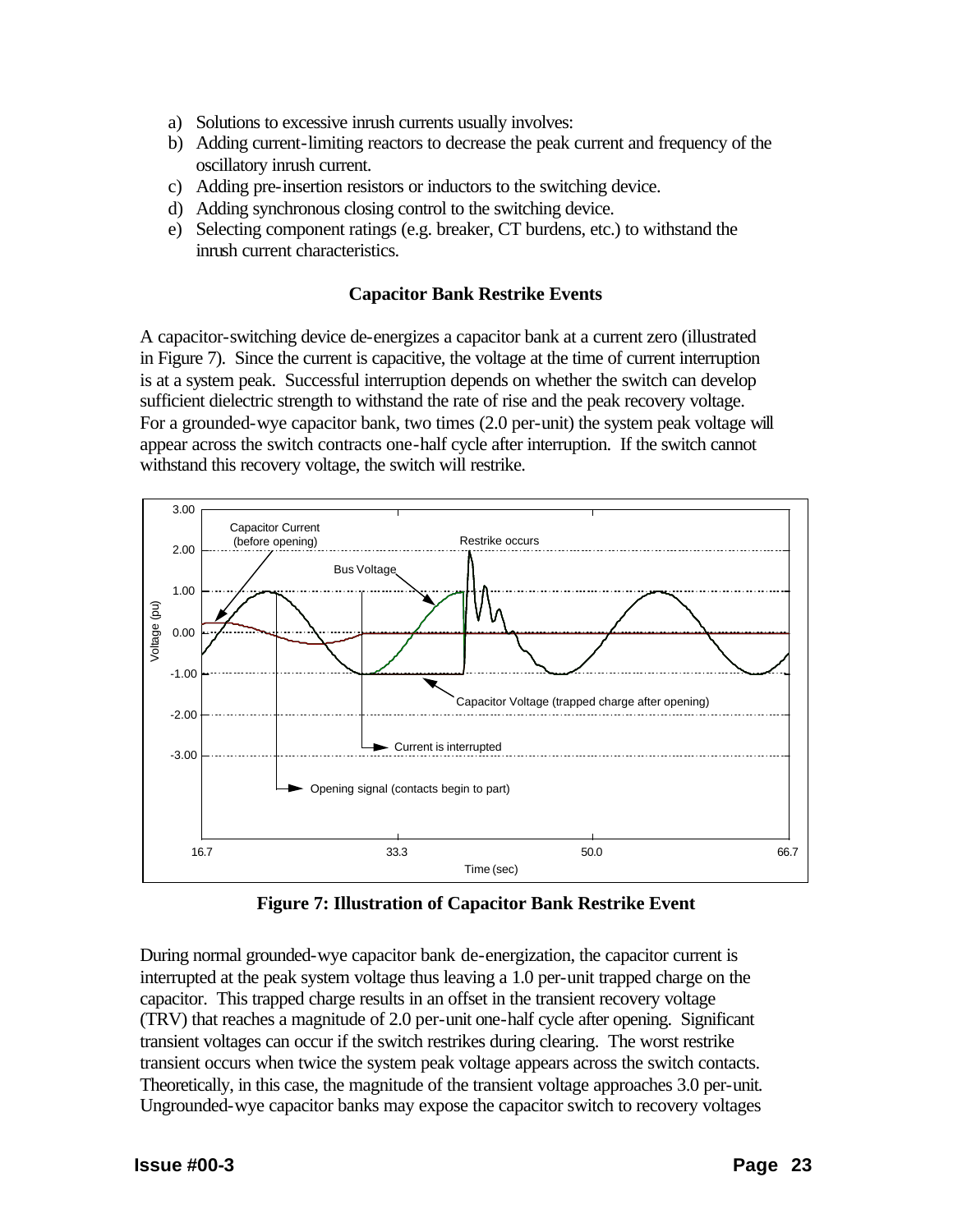greater than 2.0 per-unit. Recovery voltages may reach 2.5 per-unit on the first phase to open when the other phases open at the next current zero. If two of the phases delay opening, the recovery voltage may reach 3.0 per-unit on the first phase to open. Finally, if one of the other phases delays, the transient recovery voltage would be 4.1 per-unit. If a restrike occurs on the first phase to open at 2.5 per-unit, a recovery voltage of 6.4 perunit can occur on one of the other two phases because of the voltage that builds up across the neutral capacitance. The high recovery voltage on another phase can cause a second restrike, resulting in a two-phase restrike.

Capacitor switch restrike events may produce high voltage surges that result in severe energy duty for adjacent arresters or damage for unprotected equipment. Therefore, it is desirable to select a switching device that will minimize the possibility of a restrike event. In addition, it is advisable to protect adjacent equipment with appropriately sizes arresters.

The energy duty requirements for arresters at capacitor bank locations depend on the size of the capacitor and on existing arresters located at the substation. In general, the most severe duty for an arrester near a capacitor bank occurs during a switch restrike. This is due to the trapped charge on the capacitor at the instant the restrike occurs, and results in a greater magnitude of the voltage oscillation.

It is also important to consider the coordination of MOV arresters (at the capacitor location) with any conventional gapped type arresters in the substation. It is important that the protective level of the MOV arresters be low enough to prevent operation of the gapped arresters. This is often difficult to achieve. If coordination is not possible, there are three options for arrester protection at the substation involved:

- 1. Replace all of the gapped type arresters in the substation with MOV arresters. The arresters will share the energy duty in the event of a restrike and there should be no danger of arrester failure.
- 2. Add one set of MOV arresters. This will greatly decrease the probability that a conventional arrester will fail during a capacitor restrike event because the MOV arrester will reduce the chance of a conventional arrester sparkover. The minimum size MOV should be used for best coordination with existing arresters.
- 3. Use only conventional gapped type arresters at the substation. This option relies on the integrity of the capacitor switch to prevent a restrike event. If a restrike would occur, it is unlikely the conventional arresters would be able to withstand the associated energy duty.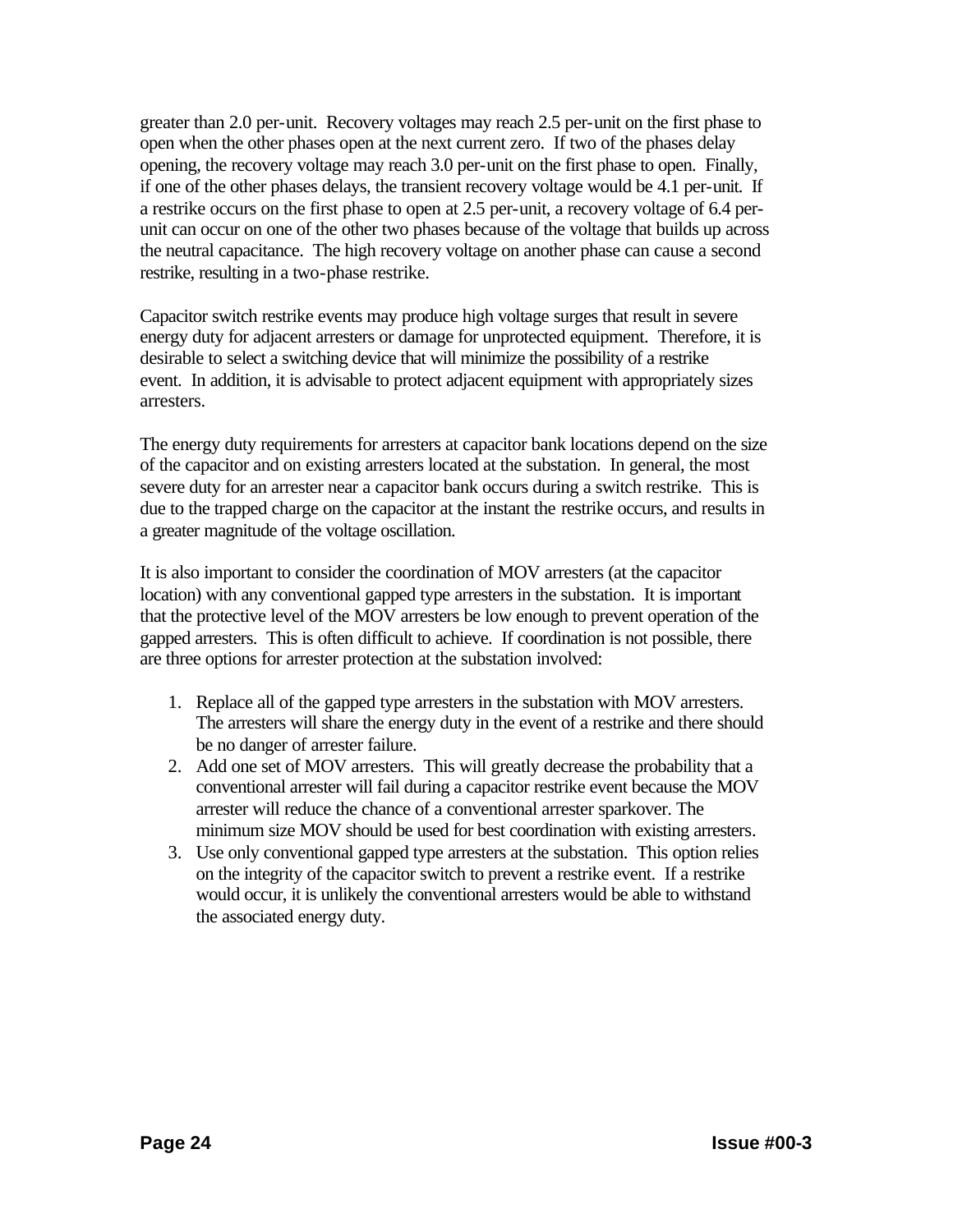#### **Power Quality Concerns During Capacitor Switching**

Power quality symptoms related to distribution capacitor switching include: customer equipment damage or failure (due to excessive overvoltage), adjustable-speed drive or other process equipment shutdown (due to dc bus overvoltage), TVSS failure, and computer network problems. Two specific concerns addressed in the following sections include:

- 1. Magnification of capacitor switching transients
- 2. Nuisance tripping of end-use equipment (adjustable-speed drives).

These concerns have become particularly important as utilities institute higher power factor penalties, thereby encouraging customers to install power factor correction capacitors. In addition, nontraditional customer loads, such as adjustable-speed drives, are being applied in increasing numbers due to the improved efficiencies and flexibility that can be achieved. This type of load can be very sensitive to the transient voltages produced during capacitor switching.

### **Voltage Magnification During Capacitor Switching**

Voltage magnification occurs when the transient oscillation, initiated by the energization of a utility capacitor bank, excites a series resonance formed by the low voltage system. The result is a higher overvoltage at the low voltage bus. Previous analysis has indicated that the worst magnified transient occurs when the following conditions are met:

- 1. The size of the switched capacitor bank is significantly larger (>10) than the low voltage power factor correction bank (i.e.  $C_2$  vs.  $C_4$  - refer to Figure 8).
- 2. The energizing frequency (i.e.  $f_2$ ) is close to the series resonant frequency formed by the step-down transformer and the power factor correction capacitor bank  $(f_4)$ (refer to following equations).
- 3. There is relatively little damping (resistive) provided by the low voltage load (typical industrial plant configuration - primarily motor load).

Previous computer simulations and in-plant measurements (example shown in Figure 9) have indicated that magnified transients between 2.0 and 4.0 per-unit are possible over a wide range of low voltage capacitor sizes. Typically, the transient overvoltages will simply damage low-energy protective devices (MOVs) or cause a nuisance trip of a power electronic device. Important system variables to consider when analyzing this phenomenon include:

- Switched capacitor bank size / lower voltage capacitor bank size and location
- System loading / transformer characteristics
- Circuit breaker characteristics (closing resistors/inductors, closing control, etc.).
- Arrester size(s), rating(s), and location(s)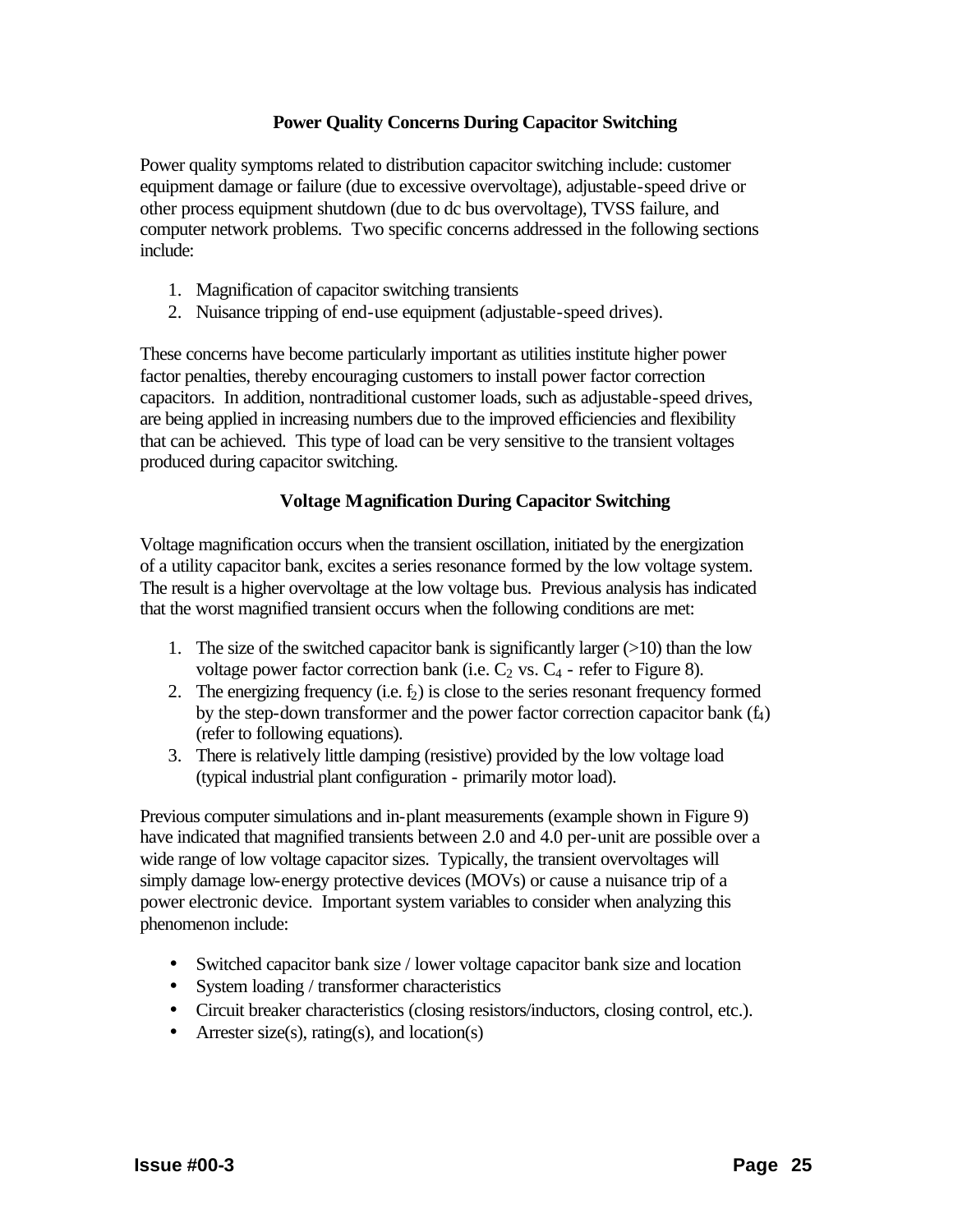

**Figure 8: Circuit for Evaluating Voltage Magnification**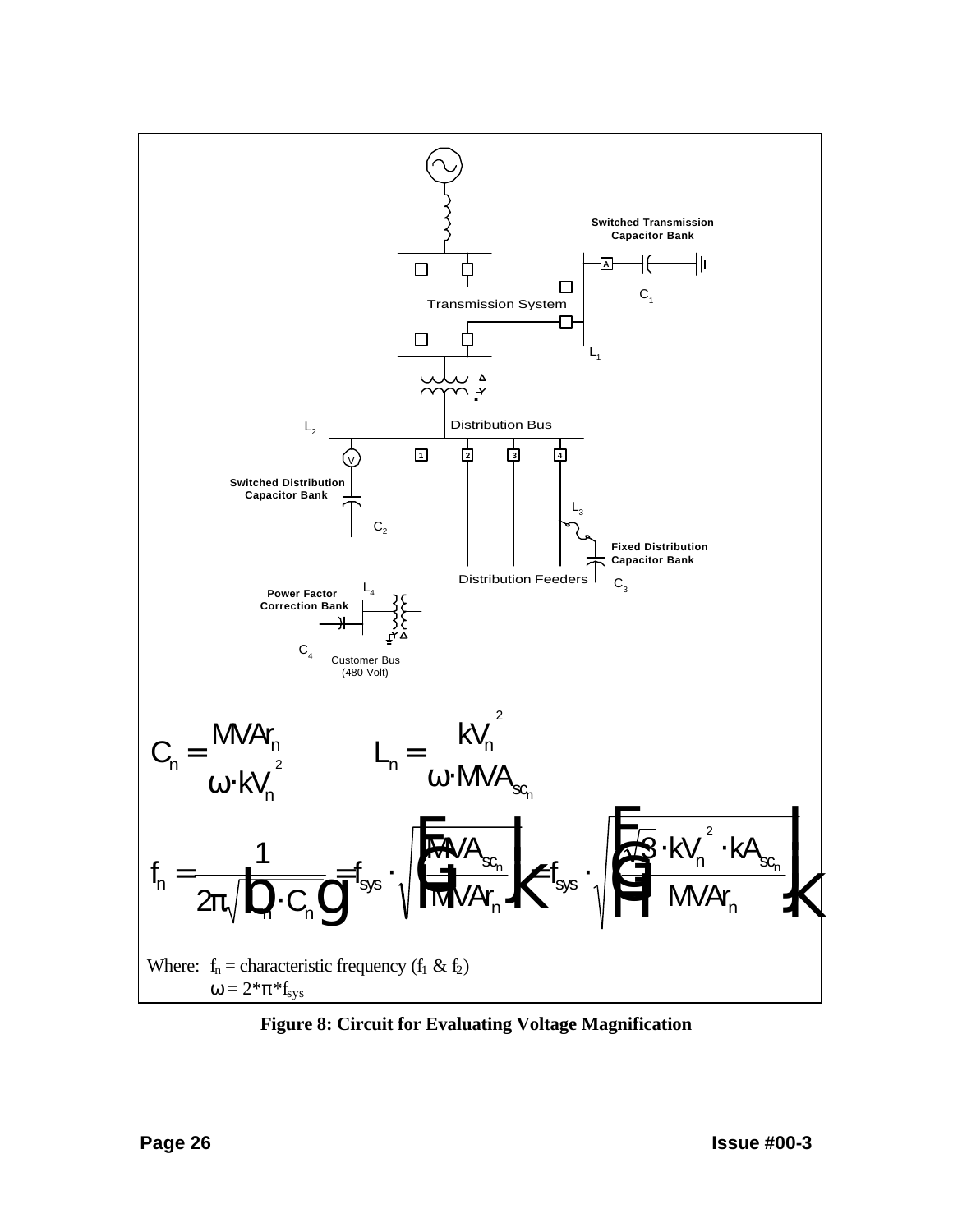Figure 9 illustrates an example-simulated capacitor energizing transient and the resulting transient voltage at the lower voltage customer power factor correction capacitor bank.



**Figure 9: Voltage Magnification during Capacitor Switching**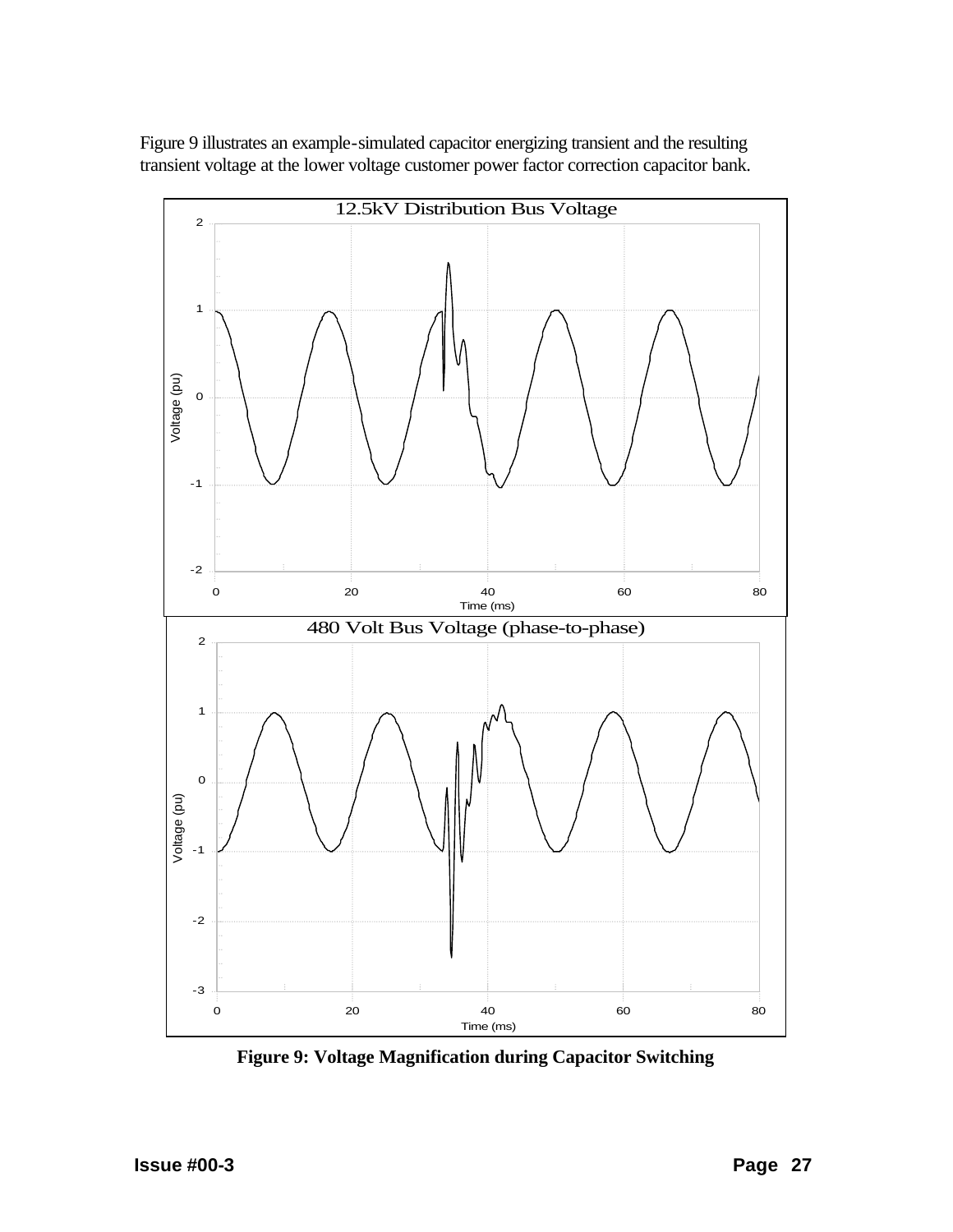Solutions to the voltage magnification usually involve:

- a) Detuning the circuit by changing capacitor bank sizes, moving banks, and/or removing banks from service.
- b) Switching large banks in more than one section.
- c) Using one of the previously described overvoltage control methods (pre-insertion resistor/inductor or synchronous closing control).
- d) Applying surge arresters (MOVs) at the remote location
- e) Converting low voltage power factor correction banks into harmonic filters (detuning the circuit).

### **Nuisance Tripping of Adjustable-Speed Drives**

Nuisance tripping refers to the undesired shutdown of an adjustable-speed drive (or other power-electronic-based process device) due to the transient overvoltage on the device's dc bus. Very often, this overvoltage is caused by transmission and/or distribution capacitor bank energization. Considering the fact that many distribution banks are time clock controlled, it is easy to see how this event can occur on a regular basis, thereby causing numerous process interruptions for the customer.

An adjustable-speed drive system consists of three basic components and a control system as illustrated in Figure 10. The rectifier converts the three-phase ac input to a dc voltage, and an inverter circuit utilizes the dc signal to produce a variable magnitude, variable frequency ac voltage, that is used to control the speed of an ac motor. A dc motor drive differs from this configuration in that the rectifier is used to control the motor directly.



**Figure 10: Circuit Illustrating ASD Components**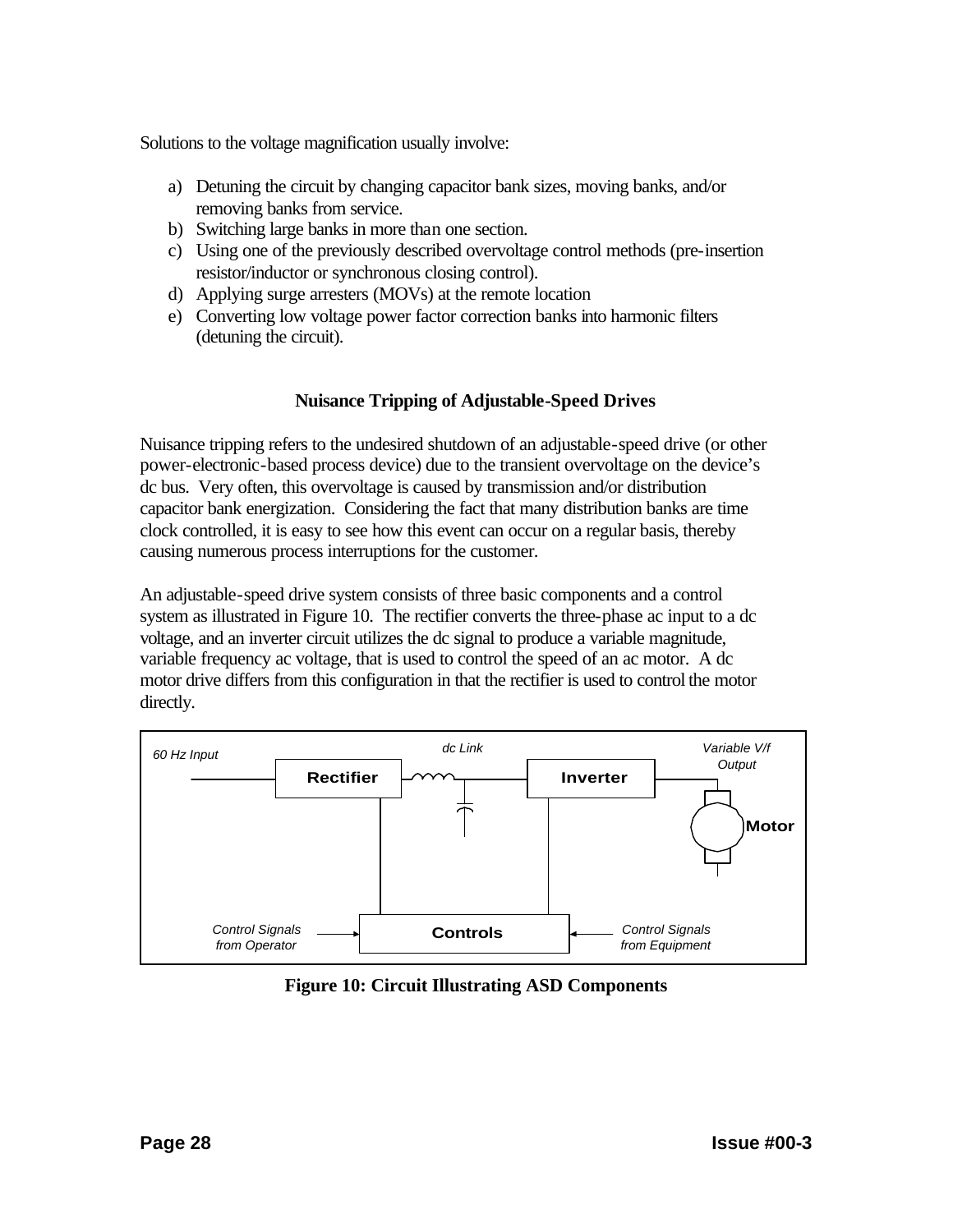The nuisance-tripping event consists of an overvoltage trip due to a dc bus overvoltage on voltage-source inverter drives (i.e. pulse-width modulated - PWM). Typically, for the protection of the dc capacitor and inverter components, the dc bus voltage is monitored and the drive tripped when it exceeds a preset level. This level is typically around 780 volts (for 480 V applications), which is only 120% of the nominal dc voltage. The potential for nuisance tripping is primarily dependent on the switched capacitor bank size, overvoltage controls for the switched bank, the dc bus capacitor size, and the inductance between the two capacitors. It is important to note that nuisance tripping can occur even if the customer does not have power factor correction capacitors.

The most effective methods for eliminating nuisance tripping are to significantly reduce the energizing transient overvoltage, or to "isolate" the drives from the power system with series inductors, often referred to as "chokes". The additional series inductance of the choke will reduce the transient magnitude at the input to the ASD and the associated current surge into the dc link filter capacitor, thereby limiting the dc overvoltage.

While determining the precise inductor size for a particular application may require a detailed computer simulation study, a more common approach involves the widespread application of a standard "3%" value. The 3% size is based upon the drive kVA rating and is usually sufficient for most applications where voltage magnification isn't also a concern. Figure 11 illustrates an example (simulation) dc overvoltage transient before and after the application of a 3% ac choke.



**Figure 11: Illustration of Impact of ac Choke on dc Overvoltage Level**